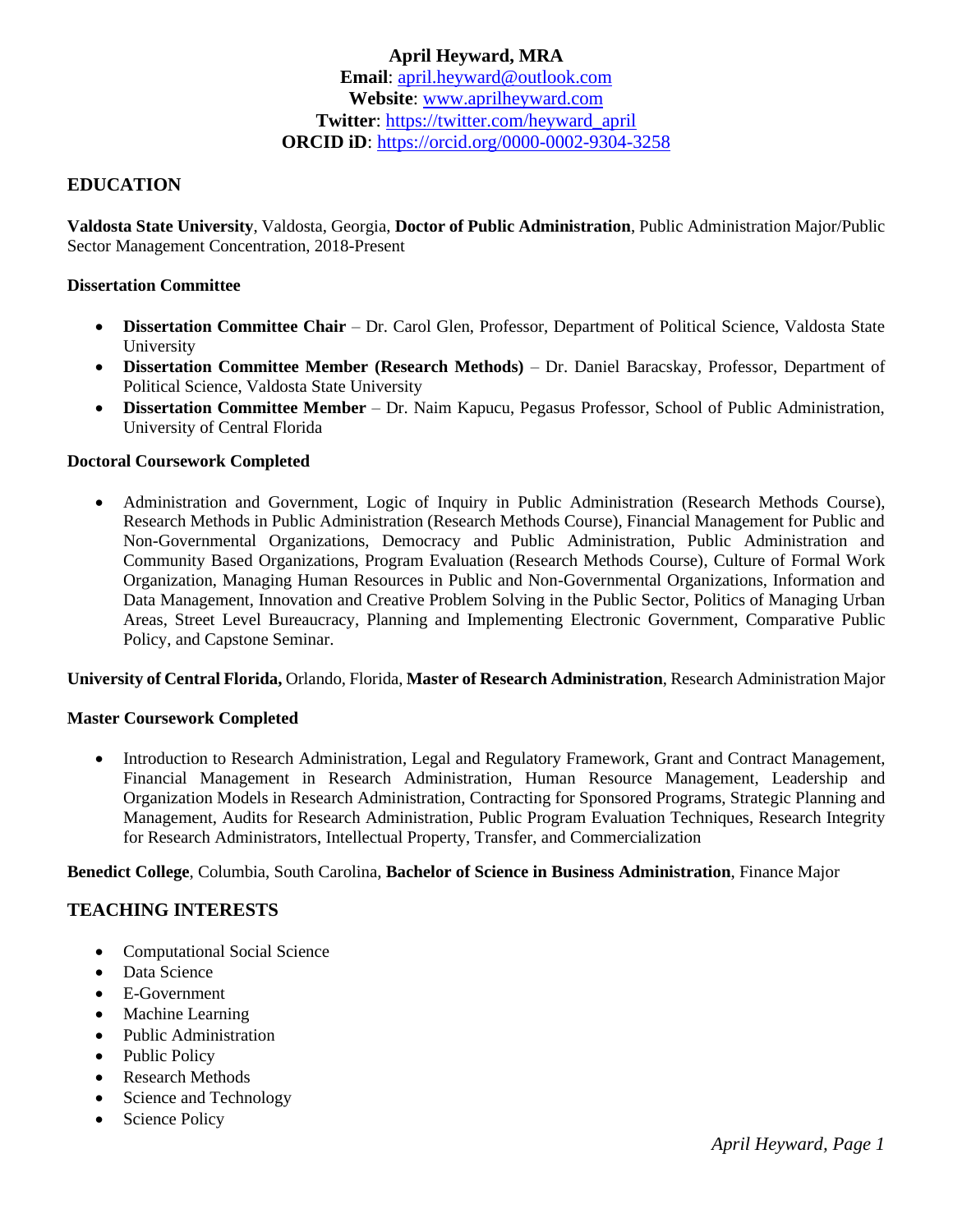• Social Media Research

# **TEACHING EXPERIENCE**

#### **College of Charleston**

*Adjunct Faculty*, Master of Public Administration (MPA) Program, Department of Political Science, (May 2021-August 2021)

- Served as an Adjunct Faculty in the Master of Public Administration (MPA) Program in the Department of Political Science in the School of Humanities and Social Sciences at the College of Charleston.
- Credentialed and taught PUBA 601 Section 01 Research Methods for Public Administration course in the 2021 Summer II Express Session. Course dates were July 13, 2021-August 11, 2021.
- Planned PUBA 601 course to include course description, course outcomes, course objectives, syllabus development, textbook selection, module development, weekly class activities, discussion and assignment development, assessment development, class meeting days and times, grading construct, etc.
- Developed the course description for PUBA 601. The course established a foundation in research methods through learning and hands on experiences. Course topics included research project, research designs, research questions, models, variables, hypotheses, causal relationship, research methodology, institutional review boards, human subjects, informed consent, ethical issues, focus groups, survey research, secondary data, databases, big data, and communicating finds. The knowledge and skills learned from this course will equip students to conduct research and other scholarship activities and to apply and participate in research methods in public and nonprofit organizations.
- **Week 1** (July 13-18, 2021) course topics included research project, research question, models, variables, hypotheses, research methodology, Institutional Review Boards, human subjects, informed consent, and ethical issues. **Week 2** (July 19-25, 2021) course topics included research methodology, research designs, metaanalysis, focus groups, and causal relationships. **Week 3** (July 26-August 1, 2021) course topics included survey research, internet surveys, telephone surveys, in-person interviewing, using social media, and questionnaires. **Week 4** (August 2-8, 2021) course topics included secondary data, databases, data warehouses, big data, communicating findings, reports, and presentations. **Week 5** (August 9-11, 2021) focused on completing group research design assignment.
- Met with graduate students via Zoom to discuss course assignments, answer questions, and provide counsel.
- Graded course assignments and submitted final grades by the established deadline.
- Adopted "Research Methods for Public Administrators" 7<sup>th</sup> Edition (ISBN 978-0-367-33436-9) (Routledge) by Gary Rassel, Suzanne Leland, Zachary Mohr, and Elizabethann O'Sullivan as the required textbook for PUBA 601 course.
- Employed and integrated Supplemental Textbooks in PUBA 601 course "*Social Statistics for a Diverse Society*" 8th Edition (ISBN 978-1-5063-4720-2) (SAGE Publishing) by Chava Frankfort-Nachmias and Anna Leon-Guerrero; "*Making Sense of the Social World: Methods of Investigation*" 5<sup>th</sup> Edition (ISBN 978-1-4833-8061-2) (SAGE Publishing) by Daniel Chambliss and Russell Schutt; and "*Research Design: Qualitative, Quantitative, and Mixed Methods Approaches*" 5<sup>th</sup> Edition (ISBN 978-1-5063-8670-6) by John W Creswell and J. David Creswell.

#### **Valdosta State University** *Doctor of Public Administration Discussion Leader*, Department of Political Science, (July 2020-December 2020)

- Doctor of Public Administration Discussion Leader in PADM 7360 Planning and Implementing Electronic Government.
- Contributed to course planning and course syllabus.
- Developed and led course Module 4: Public Knowledge: Access and Benefits in Week 4 September 8-14, 2020 and Module 6: International and Comparative E-Government in Week 7 – September 29-October 5, 2020 and Week 8 – October 6-12, 2020 to Master and Doctoral of Public Administration Students.
- Module 6 was primarily developed by April Heyward's Quantitative Study titled "*Measuring the Effectiveness of E-Government Delivery Modules*" approved by Valdosta State University IRB – Protocol Number - 03979- 2020.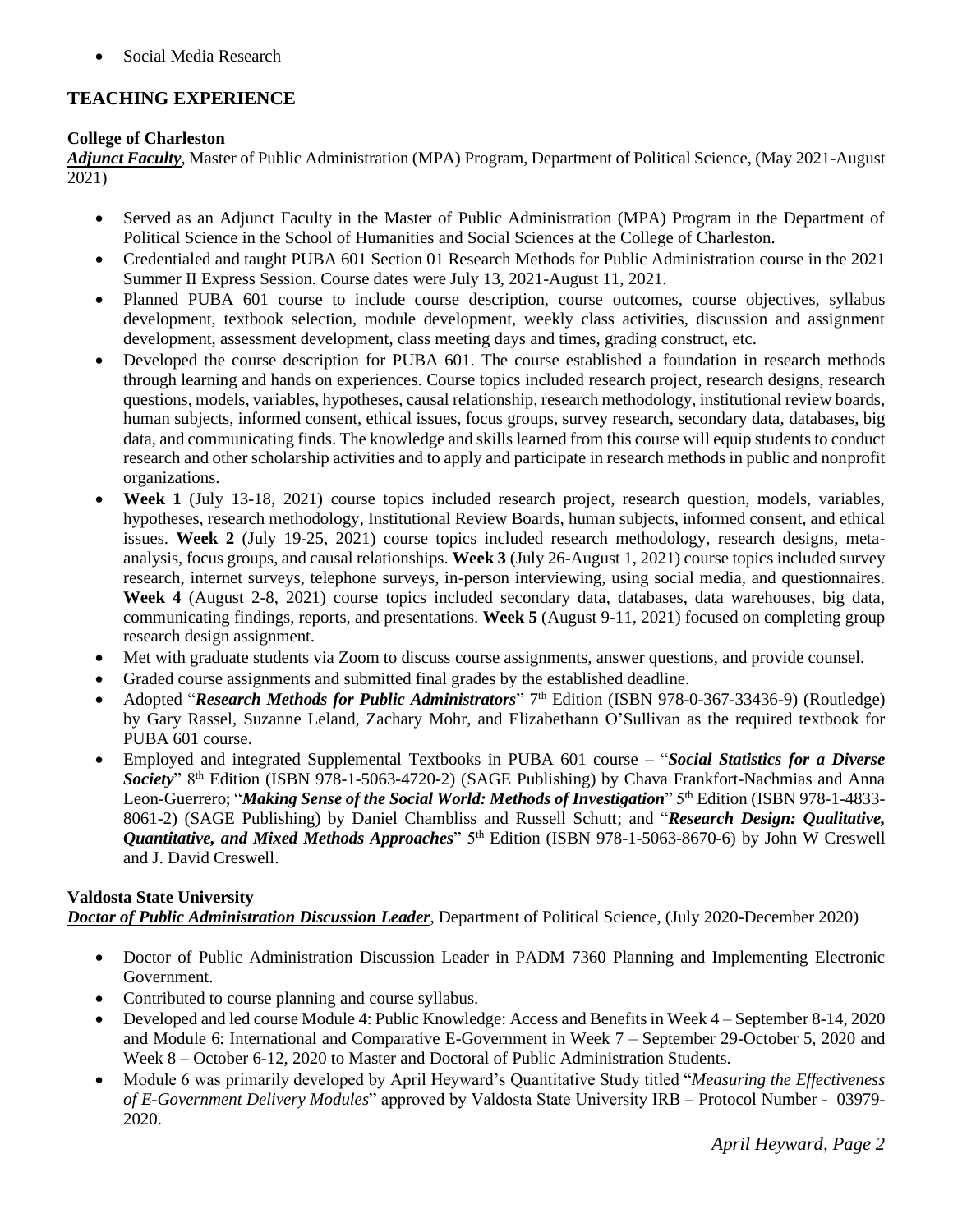- Module 4 and Module 6 contributed to Expected Course Outcome 1 *Describe and explain the Stages of Electronic Government*; Expected Course Outcome 2 – *Explain the significance of e-democracy and the digital divide, and other current issues in E-Government*; Expected Course Outcome 3 – *List and describe legislation effecting the Internet and statutes that effect the implementation of E-Government*; and Expected Course Outcome 4 – *Describe at Least Five Ways the Internet Can Help a Government or Nonprofit Organization's Responsiveness to Its Constituents*.
- Selected Assigned Readings for Module 4 and Module 6 and linked to Expected Course Outcomes.
- Module 4 Assigned Reading **Text** *Public Knowledge: Access and Benefits* Edited by Miriam Drake and Donald Hawks – **Chapter 1** – "*The Relationship Between Citizen Information Literacy and Public Information Use*" by Forest "Woody" Horton, Jr.
- Module 6 Assigned Readings Use of Social Media in Canadian Public Administration: Opportunities and Barriers (Gintova, 2019); E-Government Between Developed and Developing Countries (Nawafleh et al., 2012); Using E-Government to Reinforce Government-Citizen Relationships: Comparing Government Reforms in the United States and China (Seifert and Chung, 2009); Where Are E-Governments in South Asian Countries? A Comparative Approach (Seo and Mehedi, 2015).
- Developed Module 4 and Module 6 Discussion Questions linked to Assigned Readings.

#### **Valdosta State University**

*Discussion Leader*, Department of Political Science, Fall 2018 Semester

- Discussion Leader in PADM 9030 Logic of Inquiry course in the Doctor of Public Administration Program.
- Organized and led "Mixed Method Approaches to Research Design" to 1st Year Doctor of Public Administration Students.
- Outlined notes and developed discussion questions on assigned readings and responded to student responses to discussion questions.
- Required Textbook Research Design: Qualitative, Quantitative, and Mixed Methods Approaches John Creswell and J. David Creswell - 5th Edition - Sage Publishing.

#### **Morris College**

**Guest Lecturer**, Division of Natural Sciences and Mathematics, (March 2017)

- Lecture conducted at Morris College Division of Natural Sciences and Mathematics Scientific Lecture Series
- Lecture titled "*The Importance of STEM Workforce Development: The Role You Play*"

#### **University of Central Florida**

*Discussion Leader*, Master of Research Administration (MRA) Program, Spring 2012 Semester

- Discussion Leader in PAD 5850 Grant and Contract Management course in the Master of Research Administration (MRA) Program.
- Organized and led "Legislative Impact on Grant Management" to 1st Year Master of Research Administration (MRA) Students.
- Outlined notes; developed discussion questions; posted notes, links, and videos in Canvas; and responded to student responses to discussion questions.

### **RESEARCH INTERSTS**

- Broadening Participation in STEM
- Computational Social Science
- Data Science
- E-Government
- Machine Learning
- Public Administration
- Public Policy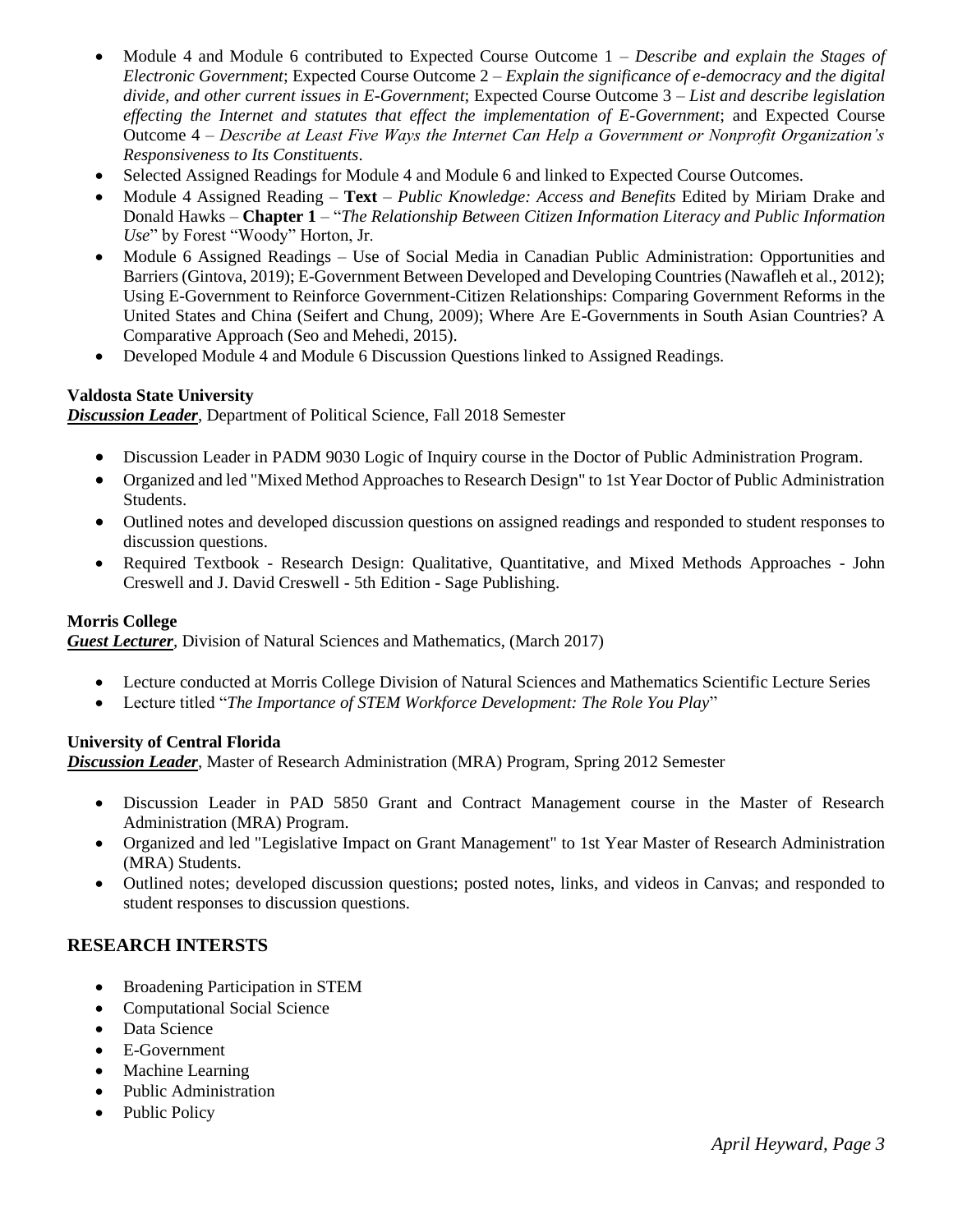- Research Methods
- Science and Technology
- Science Policy
- Social Media Research

# **DOCTORAL RESEARCH**

#### **Valdosta State University IRB 04125-2021 Protocol Exemption Approval**

#### **Quantitative Research – A Data Science and Machine Learning Approach to Comparative COVID-19 Policy Responses (January 2021-Present)**

- Study aim is to employ Data Science and Machine Learning in the investigation of health and economic policy responses to the COVID-19 pandemic in developed countries and developing countries approved by Valdosta State University IRB.
- Prior research indicated more rigorous research is needed for contribution to the body of knowledge from a Public Policy perspective.
- Examining literature for the development of the research design and execution to include two-tailed (nondirectional) research hypotheses, null hypothesis, independent variable(s), dependent variable(s), etc.
- Research aim is to answer how does Data Science and Machine Learning inform Public Policy about the COVID-19 pandemic, what is the state of the COVID-19 pandemic in developed countries and developing countries, and empirically assess the correlation between policy responses and the state of COVID-19 in select countries.
- Employing secondary data from multiple data sources.
- Data wrangling, data analysis, and data visualization will be executed in RStudio.
- Initial data analysis will include time series analysis, text mining, sentiment analysis, and spatial data analysis.
- Creating R Scripts for reproducibility of data wrangling, data analysis, and data visualization in RStudio.
- Preparing for scholarly publications and presentations.
- Citing R, RStudio, and R packages with citation function and RStudio.Version function for scholarly publications and presentations.

#### **Valdosta State University IRB 03979-2020 Protocol Exemption Approval**

# **Quantitative Research – Measuring the Effectiveness of E-Government Delivery Models in Developed Countries and Developing Countries**

(January 2020-Present)

- Measuring the effectiveness of E-Government delivery models in developed countries and developing countries is the second phase of the quantitative study measuring the effectiveness of e-government delivery models approved by Valdosta State University IRB.
- Examined literature for the development of the research design and execution.
- Research aim is to answer what is the state of e-government delivery models in developed countries and developing countries.
- Secondary research aim carryforwards from the first phase of the study which is to contribute to the egovernment body of knowledge grounded in public administration principles and values.
- Employing secondary data from the first study phase plus developing two new datasets for data analysis.
- Integrating data science and machine learning algorithms for data analysis in R.
- Developed two-tailed research hypotheses  $(H_1, H_2, H_3, H_4, H_5, H_6)$ : significant differences and null hypothesis  $(H<sub>0</sub>)$ : no significant differences.
- Creating R Scripts for reproducibility of data wrangling, data analysis, and data visualization in RStudio.
- Creating tibbles with as\_tibble function.
- Performing descriptive statistics with summary function and describe function.
- Creating boxplots to visually depict outliers with boxplot function and identified outliers with boxplot.stats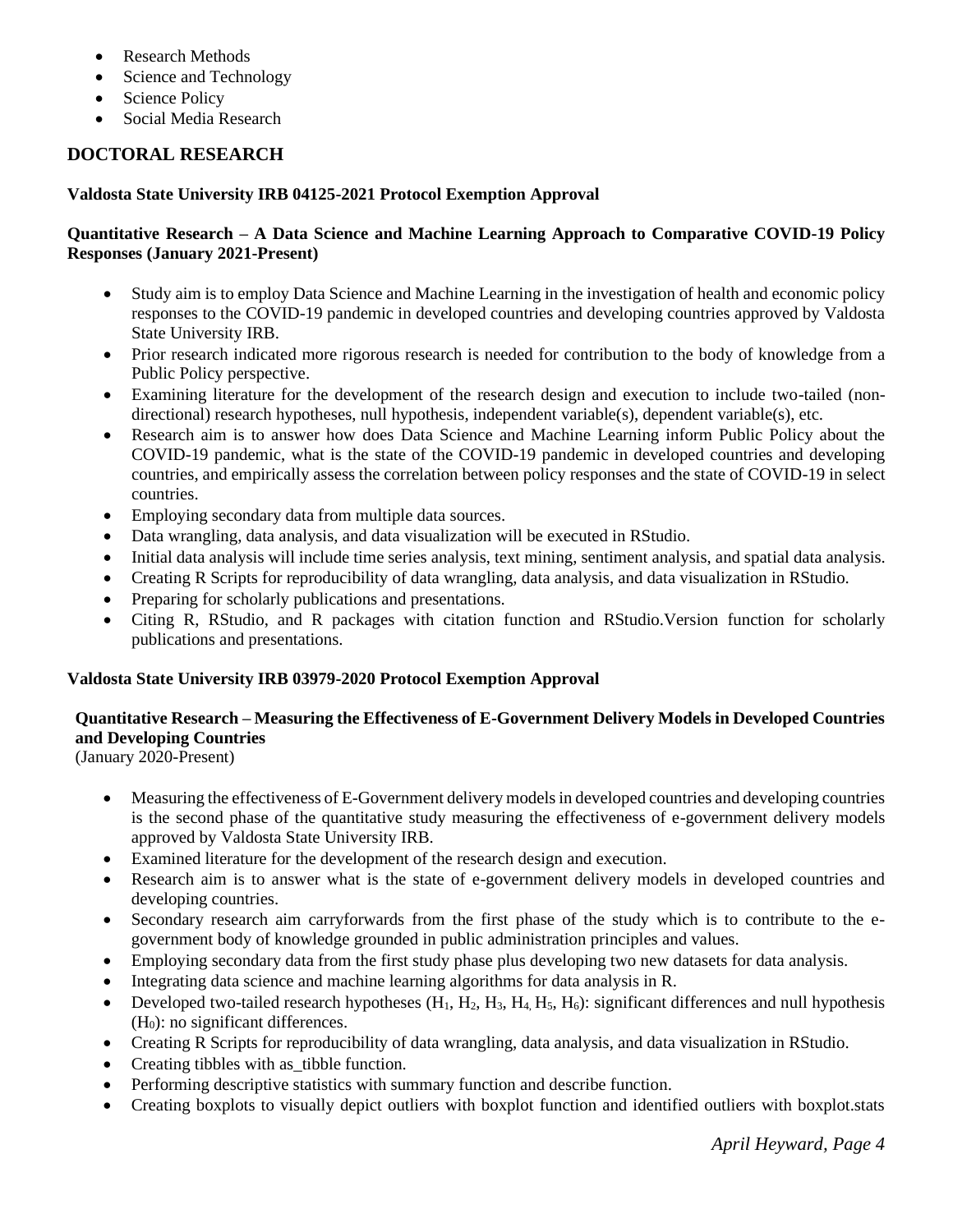function.

- Employing ANOVA with the aov function to identify significant differences and Tukey's Honest Significant Differences with the TukeyHSD function to identify the location of significant differences.
- Employing K-means clustering with the kmeans function to cluster similar observations into groups and Hierarchal clustering with the hclust function to group observations based on similarities. Creating a dendrogram to depict the hierarchal relationships of the clusters as a tree diagram.

## **Quantitative Research – Measuring the Effectiveness of E-Government Delivery Models from a Public Administration Perspective**

(August 2019-Present)

- Examined literature for the development of the research design and execution.
- Research aim is to answer what is the state of e-government delivery models globally.
- Prior research indicates more rigorous research is needed for contribution to the body of knowledge from a public administration perspective as literature is dominated by information systems discipline.
- Secondary research aim is to contribute to the e-government body of knowledge from a public administration perspective.
- Employing a quantitative longitudinal design utilizing secondary data.
- Developed two-tailed research hypotheses  $(H_1, H_2, H_3, H_4, H_5, H_6)$ : perceived useful and null hypothesis  $(H_0)$ : not perceived useful.
- Integrating data science and machine learning algorithms for data analysis in R.
- Imported datasets into RStudio with read\_csv function.
- Loaded R packages: tidyverse, psych, stats, rmarkdown.
- Created e-government tibbles and e-participation tibbles with as\_tibble function.
- Performed descriptive statistics with summary function and describe function.
- Performed Pearson correlation analysis with corr.test function, created correlation matrix with round(cor) function, and depicted correlation analysis on scatterplots with plot function.
- Created boxplots to visually depict outliers with boxplot function and identified outliers with boxplot.stats function.
- Created six simple linear regression models and two multiple linear regression models with lm function.
- Created regression diagnostic plots (residuals vs fitted, normal q-q, scale-location, residuals vs leverage) for each regression model with par function and plot function.
- Creating R Scripts for reproducibility of data wrangling, data analysis, and data visualization in RStudio.
- Preparing for scholarly publications and presentations.
- Citing R, RStudio, and R packages with citation function and RStudio.Version function for scholarly publications and presentations.

## **INDEPENDENT RESEARCH**

#### **Quantitative Research – A Public Administration Research Approach and Empirical Perspective of COVID-19** (March 2020-present)

- Examining literature for the development of the research design and execution.
- Research aim is to employ data science and machine learning algorithms in a public administration research approach and empirical perspective of COVID-19.
- Time series analysis will be employed in R to examine the economic impact of COVID-19 related policies.
- Text mining will be employed in R of COVID-19 research literature for text processing, modeling, analysis, and visualization.
- Naïve Bayes will be employed in R for text classification.
- Sentiment analysis will be employed in R of Twitter Hashtags to examine public opinion of COVID-19 related policies.
- Spatial analysis will be employed in R of COVID-19 longitude and latitude cases.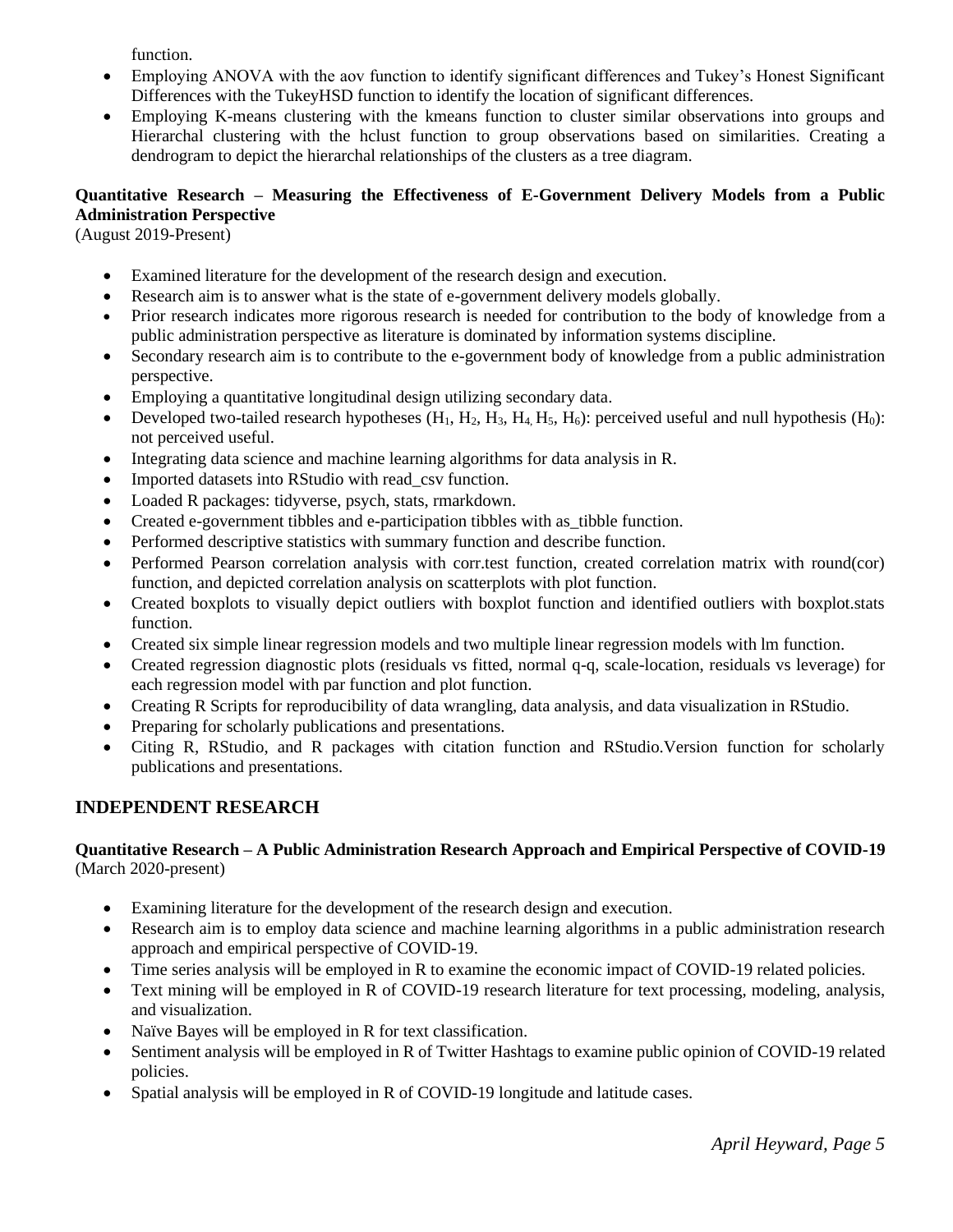# **Quantitative Research – Integration, Challenges, and Future Direction of Data Science in Public Administration**

(August 2019-present)

- Examining literature for the development of the research design and execution.
- Research aim is to answer what is the state of data science in public administration.
- Investigating the application of data science in public administration, human capital and other challenges of data science in public administration, and future research and direction of data science in public administration.
- Integrating data science and machine learning algorithms for data analysis in R.
- Loaded R packages: tidyverse, psych, stats, rmarkdown.
- Creating R Scripts for reproducibility of data wrangling, data analysis, and data visualization in RStudio.
- Initial data collected and wrangling dataset A with 23,859 observations and dataset B with 16,716 observations in R.
- Importing datasets with read csv function in RStudio.
- Creating tibbles with as tibble function.
- Skipping rows with  $skip =$  function.
- Deleting variables with select function.
- Combining columns with unite function.

# **PROFESSIONAL EXPERIENCE**

### **South Carolina Research Authority (SCRA)**

*Program Manager* (July 2016-Present) (Columbia, SC)

- Serve as the Program Manager for the SC EPSCoR (Established Program to Stimulate Competitive Research) program which is a science-driven state-based National Science Foundation (NSF) program.
- Advance the National Science Foundation EPSCoR research, education, and broadening participation goals and advance Vision 2025 – South Carolina's Capacity and Expertise in Science and Technology goals to include research and development; health, science, and technology workforce, education and outreach; and economic development.
- Co-administer the \$20 million Materials Assembly and Design Excellence in South Carolina (MADE in SC) Research Infrastructure Improvement (RII) Track-1 program funded by NSF EPSCoR to serve South Carolina's STEM research, education, and workforce needs and invigorate economic development.
- Develop, implement, and manage STEM programs and initiatives to increase research capacity, research competitiveness, and the STEM workforce pipeline in South Carolina.
- Develop, implement, and manage the GEAR Program to support collaboration between junior faculty and senior faculty at academic research universities demonstrating connections between experiments, theory, computation, and simulation with alignment with the Materials Genome Initiative (MGI) (discover, manufacturer, and deploy advanced materials twice as fast at lower costs).
- Develop, implement, and manage the GEAR Collaborative Research Program (CRP) to support collaboration between junior faculty from predominately undergraduate institutions (PUI) and senior faculty from academic research universities demonstrating connections between experiments, theory, computation, and simulation with alignment with the Materials Genome Initiative (MGI) (discover, manufacturer, and deploy advanced materials twice as fast at lower costs).
- Develop, implement, and manage the Research Experiences for Undergraduates (REU) program to increase undergraduate student's research participation in ongoing research during the academic year and/or the summer in the areas of life science (including biomedical), physical science, engineering, and mathematics and to increase the number of undergraduate students pursuing Master and Ph.D. programs and careers in STEM.
- Develop, implement, and manage the Scientific Advocate Network (SAN) program to support URM undergraduate students in materials science research; recruiting URM students to Master and Ph.D. programs relating to materials science; research experiences for high school students; research experiences for K-12 Teachers; and STEM camps for high school students.
- Develop, implement, and manage the Stimulus Research Program (SRP) to support faculty collaborations from academic research universities and predominately undergraduate institutions (PUIs) to solve complex problems in the areas of life science (including biomedical science), physical science, engineering, and mathematics; to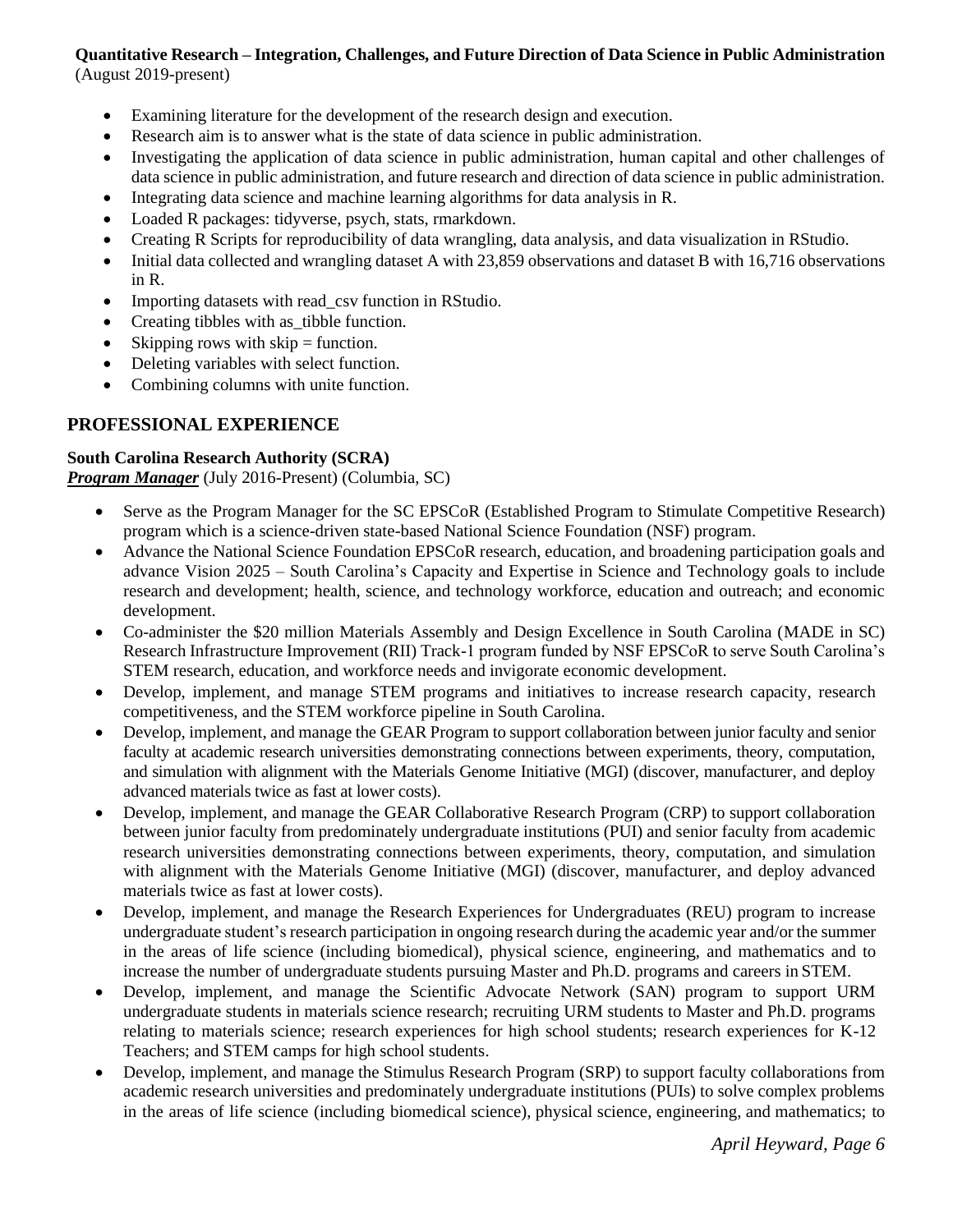increase the capacity of faculty and their institutions; to increase collaboration and inclusion among colleges and universities; and to position collaborative teams to pursue large-scale national funding for research.

- Develop, implement, and manage the Phase-0 Program to support South Carolina small businesses in their proposal development activities to compete effectively for SBIR/STTR funding in either to support MADE in SC or the South Carolina Science and Technology Plan (Vision 2025).
- Develop funding solicitations, review proposals for funding, recruit reviewers for external review of proposals, and coordinate external reviews of proposals resulting from the administrative review level. Develop and disseminate confidentiality and conflict of interest agreements to external reviewers. Collect written external reviews of proposals and disseminate external reviews to proposers recommended for funding and not recommended for funding. Proposers recommended for funding are required to submit written responses to address areas of weaknesses and other requested information. Issue Notice of Awards, no cost extension approvals/not approved, and budget revision approvals/not approved. Receive, review, and monitor Responsible Conduct of Research (RCR) training documentation, Institutional Review Board (IRB) approval, and Institutional Animal Care Use Committee (IACUC) approvals.
- Develop, implement, and manage professional development sessions for undergraduate students and graduate students to include graduate school (Master and Ph.D. programs) preparation (e.g., the importance of gaining research experiences, preparation for graduate school admission exams (GRE, MCAT)), financing graduate school (assistantships), and career opportunities in Materials Science.
- Develop, implement, and manage STEM undergraduate student, graduate student, and postdoctoral fellow poster presentations sessions, judging, and awards.
- Collect and analyze data for evaluation and reporting on program performance to include the number of graduate students supported, graduate students mentored, URM graduate students supported, students engaged in research, undergraduate students supported, undergraduate students mentored, URM undergraduate students in research groups, students pursuing STEM Masters and Ph.D. programs, student podium presentations, undergraduate student poster presentation, graduate student poster presentations, postdoctoral fellows poster presentations, student publications, URM and/or female faculty supported, new faculty hires, URM and/or female faculty hires, junior faculty mentored by senior faculty, research proposals submitted by faculty, number of domestic and international collaborations, and faculty publications.
- Collect, analyze, and report project data in the Research Performance Progress Report (RPPR) in Research.gov to include participant name, email address, participant type (e.g., Principal Investigator, Co-Investigators, Faculty, Other Professional, Graduate Student, Undergraduate Student), participants' contribution to the project, funding support, foreign travel, foreign collaborators, and domestic and international project collaborations.
- Collect and deposit peer-reviewed published journal articles and juried conference papers into the NSF Public Access Repository (NSF-PAR) for compliance with NSF Public Access Requirements.
- Provide technical assistance to South Carolina colleges and universities with the development of competitive research proposals (e.g., identifying collaborators for research team development, identifying and securing external consultants to review proposals for scientific merit, evaluation meetings with faculty teams, etc.)
- Facilitate faculty team meetings on program planning, program implementation, and program administration.
- Conduct needs assessment with interviews, meetings, surveys, etc. to identify barriers, technical assistance needs, and programs and services needed in South Carolina.
- Conduct annual, technical assistance, and follow-up site visits at grantee locations.
- Conduct presentation and outreach activities with stakeholders in South Carolina.
- Write letters of support for academic researchers pursuing National Science Foundation and U.S. Department of Energy funding.
- Develop, implement, and maintain policies and procedures; strategic plan; and education, outreach, and diversity plan for program office.

#### **Health Resources and Services Administration (HRSA)** *HRSA Grant Reviewer* (January 2018-Present)

• Serve as a HRSA Grant Reviewer for the Division of Independent Review (DIR) to evaluate proposals for funding in a fair, equitable, and objective manner to provide healthcare services for persons living with HIV (PLWH).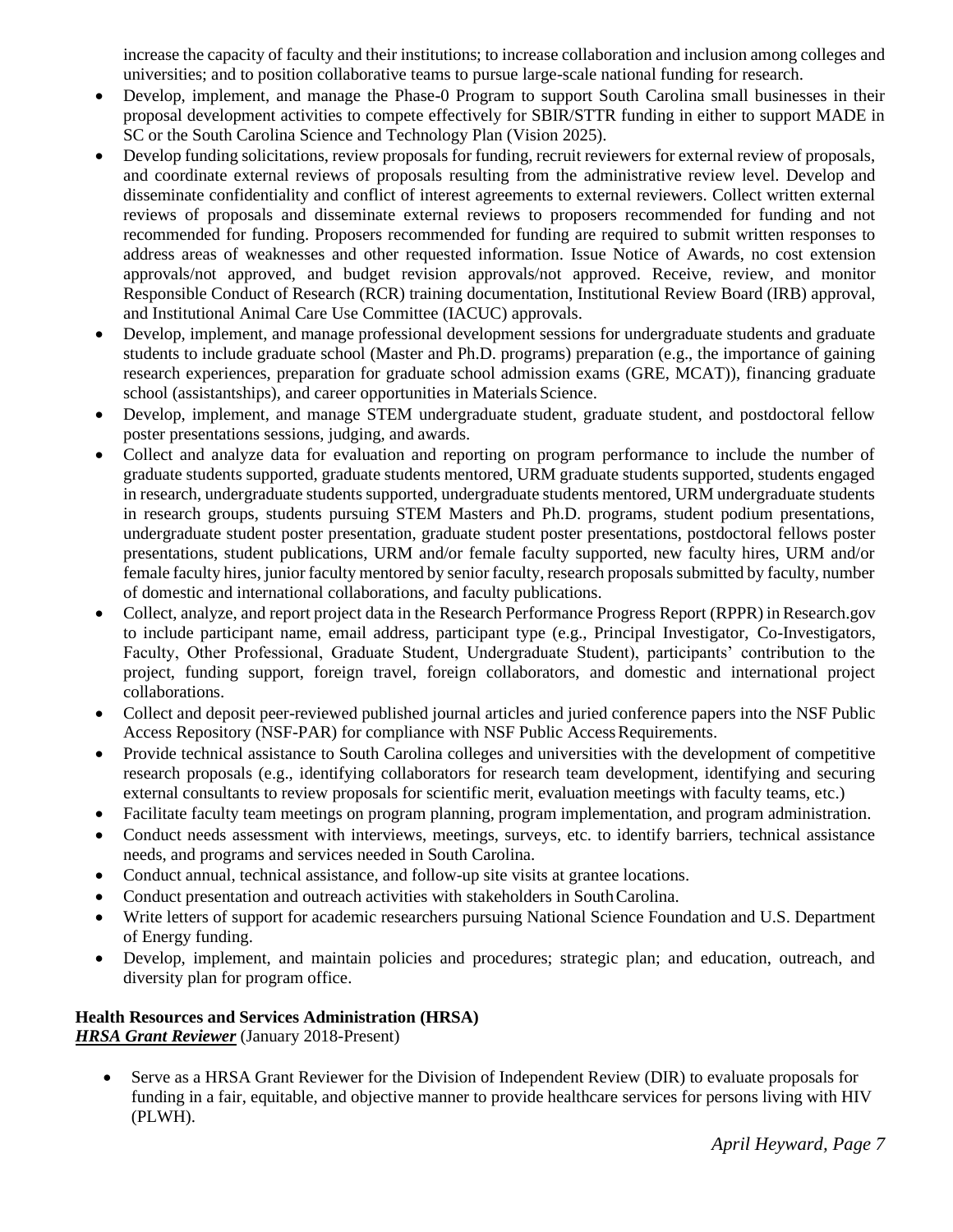- Participate on Objective Review Committee (ORC) panels including pre-conference ORC activities.
- Participate in HRSA DIR Quarterly Review Trainings.

## **SC Department of Health and Environmental Control (SC DHEC)**

*Fiscal Manager* (August 2014-July 2016) (Columbia, SC)

- Assumed senior level position in the Division of STD/HIV of the Bureau of Disease Control and served as the backup Division Director with signatory authority approval. Conducted Division staff meetings in the absence of the Division Director.
- Supervised the Division's Fiscal Team (Auditors and Accountants) Developed and updated job descriptions, reviewed applications, screened and rated applications on assessment tools, scheduled job interviews, coordinated interview panel members for interviews, developed job interview questions, interviewed applicants, rated and scored applicants, completed hire forms, and extended verbal and written job offers. Conducted employee performance planning phases, annual performance evaluations, employee disciplinary meetings as necessary, and staff meetings. Coached and mentored employees.
- Co-administered the Division of STD/HIV \$65 million program portfolio funded by HRSA (Division of State HIV/AIDS Programs), HUD, CDC, 340b Revenue, and the state of South Carolina to provide healthcare services for persons living with HIV (PLWH).
- Co-administered the Ryan White Part B Base, Ryan White Part B Supplemental, AIDS Drug Assistance Program (ADAP), Emerging Communities, Minority AIDS Initiative (MAI), Housing Opportunities for Persons with AIDS (HOPWA) (funded by HUD), HIV Prevention Programs (Category A, B, C) (funded by CDC), and Special Projects Program (funded by 340b and the State of South Carolina) for Organizational Capacity Building (Technical Assistance, Data Security, Electronic Medical Records, Electronic Medical Records Interface, Electronic Lab Records Interface, Program Technology Enhancements, Medical Case Management Enhancements, and Confirmatory Testing).
- Participated in the Division's monthly management team meetings.
- Participated in monthly conference calls with HRSA Project Officer and provided programmatic and fiscal updates.
- Served on the South Carolina HIV Planning Council, Ryan White Peer Review Committee, and Ryan White Medical Case Management Workgroup.
- Co-planned and participated in HRSA site visits and HRSA reverse site visits.
- Prepared grant proposals for funding to include the abstract, narrative, budget, budget justification, and other application attachments for submission to HRSA and HUD.
- Reviewed grant proposals for funding, determined the funding formula, and awarded grants to subgrantees.
- Onboarded funded South Carolina subgrantees providing care and services to persons living with HIV on Ryan White, HOPWA, and 340b programs.
- Prepared quarterly, mid-year and annual reports including preparation of annual allocation and expenditure reports for the Federal government.
- Supervised financial monitoring activities and conducted financial monitoring reviews of the Ryan White Part B Base program, Ryan White Part B Supplemental program, Minority AIDS Initiative program, Emerging Communities program, HOPWA program, ADAP program, HIV Prevention Program (Category A, B, C), and Special Projects. Ensured expenditures were tracked monthly and financial monitoring reviewsfield work were conducted by the end of the state fiscal year. Generated and reviewed monthly/quarterly reports for compliance with state and federal policies.
- Conducted annual, technical assistance, and follow-up site visits.
- Scheduled dates for On-Site Financial Reviews, determined the test period and funding sample, prepared On-Site Financial Review binders, conducted field work, held entrance/exit conference meetings, and authored and issued Site Visit Reports from site visits.
- Developed Corrective Action Plans organized by Finding/Issue, Action(s) Needed, Person(s) Responsible, Target Completion Date, and Status. Conducted follow-up site visits to ensure compliance with Corrective Action Plans.
- Reviewed and approved/disapproved Ryan White Part B, Ryan White Part B Supplemental, Minority AIDS Initiative, Emerging Communities, HOPWA, and Special Projects invoices that were due on the 15<sup>th</sup> of the month.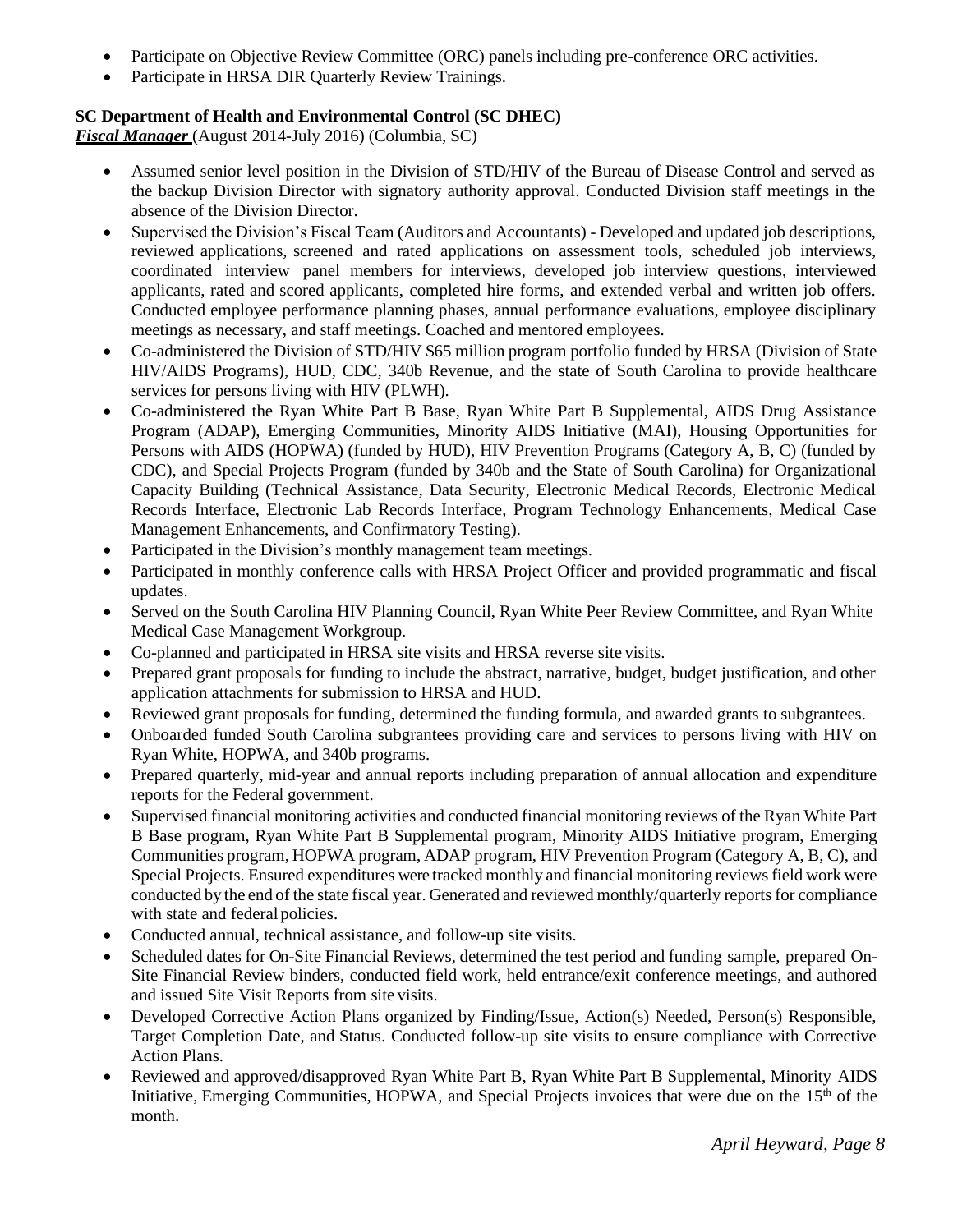- Reviewed and approved/disapproved cash advance requests pursuant to contractual agreements and state and Federal regulations.
- Reviewed and approved/disapproved budget revisions.
- Monitored subgrantee compliance and reported subgrantees for non-compliance.
- Monitored and ensured follow-up with audit findings and recommendations conducted by the Division of STD/HIV and the Office of Internal Audits. Reviewed auditee response to audit findings and recommendations and prepared Division response to Office of Internal Audits. Provided technical assistance to auditees needing assistance in implementing acceptable financial controls.
- Received and reviewed A-133 Single Audit reports to verify that pass through funding from SC DHEC is reported, identified Findings and Question Costs, and developed Corrective Action Plans for addressing issues identified in the A-133 Single Audit Reports.
- Developed and maintained policies and procedures for compliance.
- Developed fiscal and contractual monitoring tools based on state and Federal regulations.

### **University of South Carolina (USC)**

*Post-Award Services Coordinator* (February 2010-August 2014) (Columbia, SC)

- Assumed newly created position in Arnold School of Public Health (ASPH) Office of Research.
- Worked with Principal Investigators to include clinical trials in stroke recovery, long sleep, chemicals in food and water, cancer prevention, women's health initiatives, obesity, nutrition, cardiovascular disease, and health disparities.
- Conducted focus group sessions and administered surveys to assess needs and services.
- Developed and implemented policies and procedures to ensure compliance.
- Developed and presented workshops on best practices.
- Conducted orientations for new department chairs, faculty, and staff.
- Provided progress report assistance to faculty and staff researchers.
- Monitored subrecipient contracts and provided training on how to monitor subrecipients to include periodic progress reports, site visits, invoices, and payments.
- Monitored Indirect Cost Distribution (Splits) to include faculty receiving 10% of recovered IDC in their Research Incentive Account on a monthly basis.
- Monitored Effort Reporting and compliance with Time and Effort Reportsubmission.
- Disseminated restricted fund notifications to include direct cost balance, indirect cost balance, unmet cost share, and outstanding commitments on a monthly basis.
- Developed job descriptions, review applications, screen and rate applicants, interview applicants, and complete hire packets to include I-9 Employment Eligibility Form, IRS W-4 Form, Authorization Agreement for Electronic Deposits, Retirement Election Form, and Notice of Separation.
- Responded to Audit requests.
- Completed report and data requests for the Federal government and USC.
- Other duties included technical assistance, system training, budget management (budget balancing, reconciliation, re-budgeting), and advice/consulting for project close-out process.

#### **Heyward Management Group, Inc.**

*Managing Director* **(**February 2003-December 2009) (Columbia, SC)

- Served as Managing Director of HMG and services included Brand Marketing, Fundraising, Multimedia Production, Political Campaign Management, and Web Hosting and Design.
- Responsible for administrative and fiscal matters to include strategic planning, budgeting, business license renewal with city and county, tax preparation and filing, payroll, bank deposits, etc.
- Managed employees, vendors, and volunteers.
- Developed and presented client proposals.
- Negotiated and managed contracts with clients and vendors.
- Managed client's projects to include developing timelines/milestones, project implementation, budgeting, progress reporting, meeting deadlines, project close-out, and project evaluation.
- Worked with outside attorneys on contractual matters.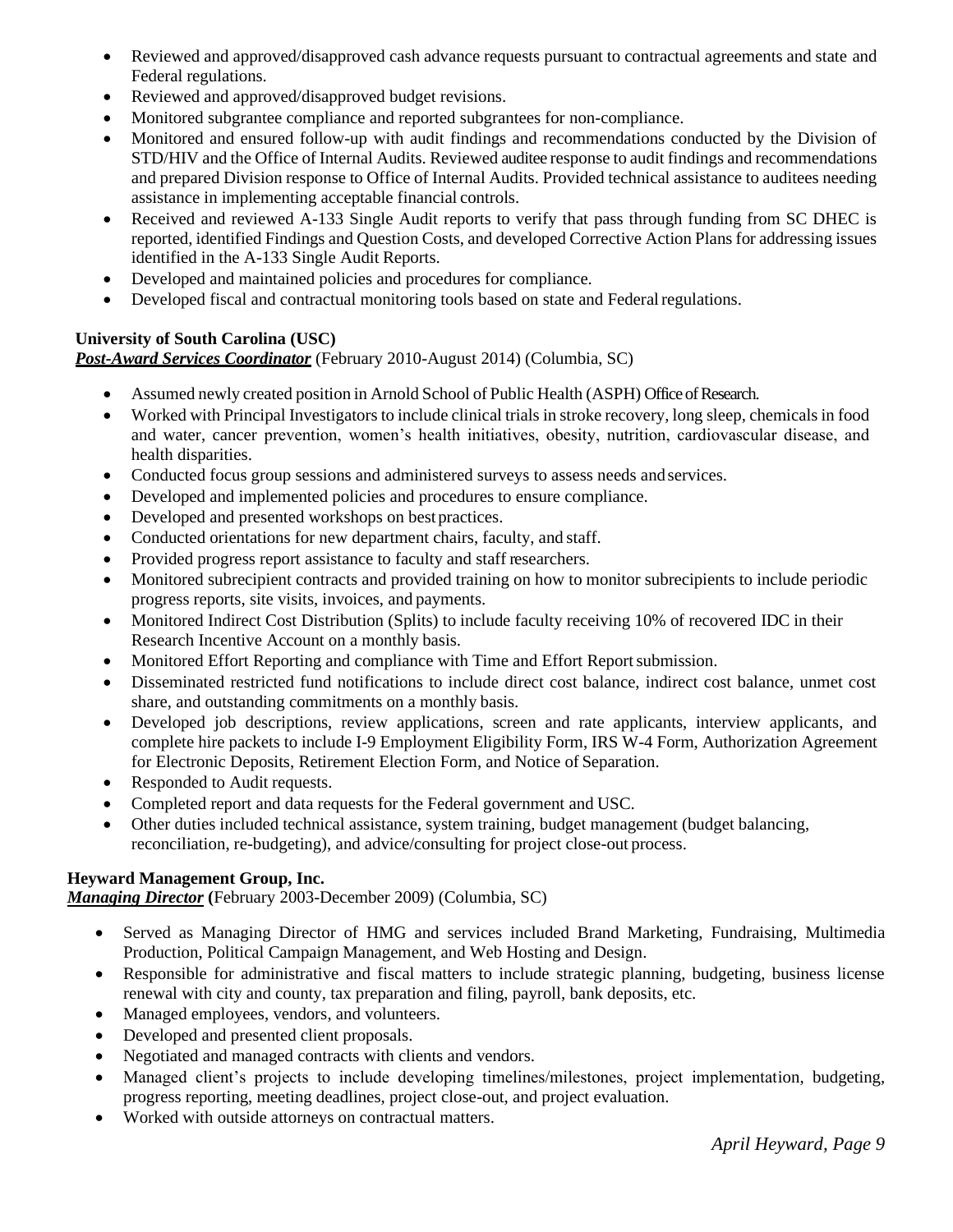• Clients included small businesses, corporations, non-profit organizations, and political campaigns.

### **Rick C. Wade for Secretary of State Campaign**

*Finance Director,* (October 2001-November 2002) (Columbia, SC)

- Started as a volunteer and then hired to work on campaign.
- Oversaw financial and accounting activities of the campaign to include processing payroll and campaign expenditures and bank deposits.
- Organized fundraising events in South Carolina to reach \$500,000.00 campaign goal.
- Represented the campaign at events.
- Recruited and managed volunteers for campaign activities.
- Coordinated interviews with the media (Associated Press, The State Newspaper, Radio Stations –Andy Thomas Show and Big DM).
- Prepared press kits.
- Prepared and submitted disclosure reports to the South Carolina State Ethics Commission in a timely manner.

# **ELECTED POSITIONS**

- *President-Elect*, South Carolina Academy of Sciences, May 2022 to present
- *SSTIG Officer*, ASPA (American Society for Public Administration) Section on Science and Technology in Government (SSTIG) Executive Committee, April 2022 to present
- *Vice President*, South Carolina Academy of Sciences, September 2020 to present
- *Council Member*, South Carolina Academy of Sciences, January 2018 to present

## **PROFESSIONAL MEMBERSHIPS**

- American Society for Public Administration (ASPA)
- ASPA Section on Public Administration Research
- ASPA Section on International and Comparative Administration
- ASPA Section on Science and Technology in Government (SSTIG)
- South Carolina Academy of Sciences (SCAS)

# **BOARDS, COMMITTEES, AND WORKGROUPS**

- **ASPA (American Society for Public Administration) Section on Science and Technology in Government (SSTIG) Executive Committee**
	- (April 2022-present)

Serve as an elected Officer on the ASPA (American Society for Public Administration) Section on Science and Technology in Government (SSTIG) Executive Committee.

• **NSF EPSCOR Post-Doc Workshop Steering Committee** (March 2020-January 2021; April 2022-present) Served as a steering committee member with NSF EPSCoR EOD (Education, Outreach, and Diversity)

representatives of the New Mexico, Idaho, Alaska, and Hawaii jurisdictions for proposal development. Participated in bi-weekly steering committee meetings. Contributed to literature review, white paper development, data analysis (Data Science and Machine Learning) in R, and project evaluation. Serve as Data Manager for Post-Doc Project.

• **2022 Academic Leadership and Career Development Workshop (ALCDW) Planning Committee** (February 2022-present)

SC INBRE (South Carolina IDeA Networks of Biomedical Research Excellence) and SC EPSCoR (South Carolina Established Program to Stimulate Competitive Research) are co-hosting the 2022 Academic Leadership and Career Development Workshop for South Carolina Faculty and Students at the University of South Carolina on June 13-14, 2022. Serve as a planning committee member and the SC EPSCoR representative.

• **2022 NSF EPSCoR EOD (Education, Outreach, and Diversity) Conference Planning Committee** (December 2021-present)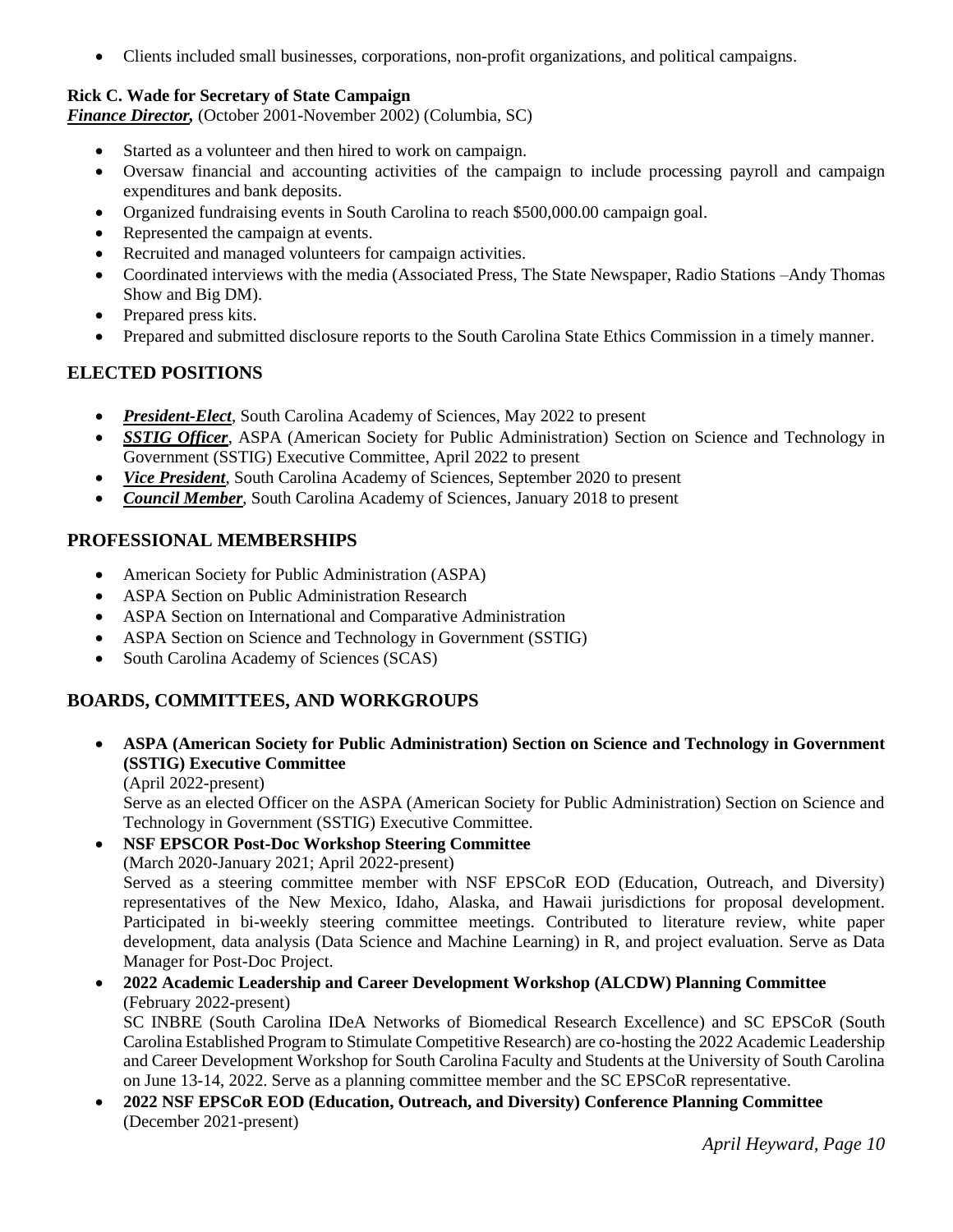South Carolina EPSCoR is hosting the 2022 National Science Foundation (NSF) EPSCoR EOD (Education, Outreach, and Diversity) Conference to be held in September 2022. Serve as a Conference Planning Committee Member with representatives from several NSF EPSCoR jurisdictions. Serve as the lead conference planner and primary point for the NSF EPSCoR EOD Conference. Conference tracks includes STEM Education, Diversity, Science Communication, and Broad EOD. The Conference will focus on challenges, success stories, and best practices in STEM Education, Diversity, Science Communication, and Broad EOD.

### • **South Carolina Academy of Sciences (SCAS) By-Laws and Handbook Ad-Hoc Committee** (December 2019-present), South Carolina Academy of Sciences Serve as a Member of the SCAS By-Laws and Handbook Ad-Hoc Committee to review and make recommendations to the Academy's by-laws, committees, and operations. Contributed feedback to the survey development disseminated to the Academy's membership.

- **South Carolina Academy of Sciences (SCAS) Council** (January 2018-Present), South Carolina Academy of Sciences Serve as a Council Member for the South Carolina Academy of Sciences (SCAS) to participate and contribute toward SCAS and SCJAS (South Carolina Junior Academy of Sciences) governance and activities. Participate in Council quarterly meetings and provide input on SCAS topics. Serve as a Judge and recruit Judges for oral presentations (undergraduate and high school presentations) and SCJAS written research papers. Recruit Council Members from South Carolina colleges and universities.
- **National Science Foundation (NSF) EPSCoR Education, Outreach, and Diversity (EOD)** (January 2017-Present) Serve as a voting member of the National Science Foundation (NSF) EPSCoR Education, Outreach, and
- Diversity (EOD) representing the South Carolina jurisdiction. • **2022 South Carolina Academy of Sciences (SCAS) Annual Meeting Planning Committee** (November 2021-April 2022), South Carolina Academy of Sciences Serve as a planning committee member for the 2022 South Carolina Academy of Sciences (SCAS) Annual Meeting to be held on April 2, 2022 at the University of South Carolina Aiken. The Annual Meeting brings together the South Carolina Junior Academy of Sciences and the Senior Academy of Sciences.
- **2022 Governor's Awards for Excellence in Science Selection Committee**  (August 2021-February 2022), South Carolina Academy of Sciences Served as a voting Committee Member of the Governor's Awards for Excellence in Science Selection Committee. Reviewed and voted on statewide nomination packages for the Governor's Award for Excellence in Scientific Research (ESR), Young Scientist Award for Excellence in Scientific Research (YESR), Governor's Award for Excellence in Scientific Awareness (ESA), and Award for Excellence in Scientific Research at a Predominately Undergraduate Institution (PUI).
- **2021 South Carolina Academy of Sciences (SCAS) Annual Meeting Planning Committee** (November 2020-April 2021), South Carolina Academy of Sciences Served as a planning committee member for the 2021 South Carolina Academy of Sciences (SCAS) Annual Meeting to be held April 17, 2021. The Annual Meeting brings together the South Carolina Junior Academy of Sciences and the Senior Academy of Sciences.

### • **2021 Governor's Awards for Excellence in Science Selection Committee**

(September 2020-February 2021), South Carolina Academy of Sciences Served as a voting Committee Member of the Governor's Awards for Excellence in Science Selection Committee. Reviewed and voted on statewide nomination packages for the Governor's Award for Excellence in Scientific Research (ESR), Young Scientist Award for Excellence in Scientific Research (YESR), Governor's Award for Excellence in Scientific Awareness (ESA), and Award for Excellence in Scientific Research at a Predominately Undergraduate Institution (PUI).

### • **2020 Governor's Awards for Excellence in Science Selection Committee**

(January 2020-February 2020), South Carolina Academy of Sciences

Served as a representing voting Committee Member of the Governor's Awards for Excellence in Science Selection Committee. Reviewed and voted on statewide nomination packages for the 2020 Governor's Award for Excellence in Scientific Research (ESR), 2020 Young Scientist Award for Excellence in Scientific Research (YESR), 2020 Governor's Award for Excellence in Scientific Awareness (ESA), and 2020 Award for Excellence in Scientific Research at a Predominately Undergraduate Institution (PUI).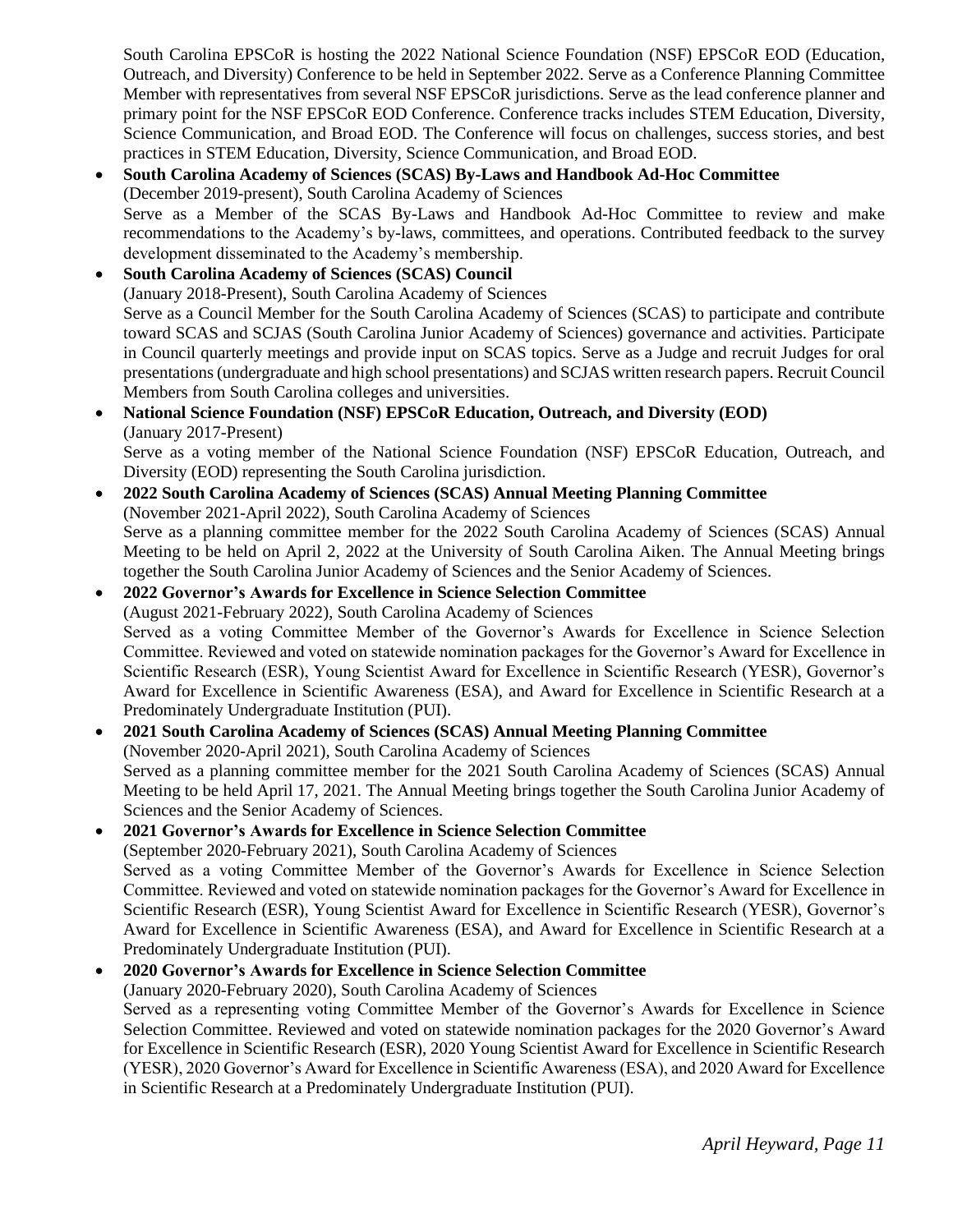## • **MADE in SC Research Fellows Symposium Organizing Committee**

(May 2018-September 2019) South Carolina EPSCoR

Served as a Member of the MADE in SC Research Fellows Symposium Organizing Committee for the Materials Assembly and Design Excellence in South Carolina Research Infrastructure Improvement (RII) Track-1 Program funded by the National Science Foundation (NSF). Planned and implemented the annual Fellows Symposium for Undergraduates Students, Master Students, and Ph.D./Doctoral Students supported by MADE in SC to present their research experiences and results.

### • **Master of Research Administration (MRA) National Advisory Board**

**(**October 1, 2013-September 30, 2019), University of Central Florida, Orlando, F.L.

Served as an Advisory Board Member on the University of Central Florida's Master of Research Administration (MRA) National Advisory Board. The core focus of the MRA Advisory Board is to provide curriculum and program advice about the direction the program should follow. Core functions include curriculum review, program assessment, strategic planning, and student recruitment.

#### • **South Carolina HIV Planning Council (SC HPC)**

(August 2014 – July 2016), Columbia, South Carolina

Provided SC DHEC Staff support to the SC HIV Planning Council and the Care and Support Services Subcommittee. The mission of the South Carolina HIV Planning Council is to develop a comprehensive, statewide HIV Prevention and Care Plan for a responsive, effective, and efficient continuum of services for persons living with HIV/AIDS and those at risk for HIV infection.

## • **Ryan White Peer Review Committee**

(August 2014 – July 2016), Columbia, South Carolina

Provided SC DHEC Staff support to the Ryan White Peer Review Committee. DHEC Division of STD/HIV is required to perform a periodic independent peer review process on funded subrecipients. The Peer Review Committee provides ongoing assessment of the quality of Part B programs and services to help determine barriers to accessing care and gaps in service provision.

#### • **Ryan White Medical Case Management Workgroup**

(August 2014 – July 2016), Columbia, South Carolina

Provided SC DHEC Staff support to the Ryan White Medical Case Management Workgroup. The Ryan White Medical Case Management Workgroup provides ongoing assessment of Medical Case Management standards and services to HIV patients in South Carolina.

## • **NCURA Financial Management Committee (FMC)**

(January 1, 2012-December 31, 2013), NCURA, Washington, D.C.

Served as an At-Large Member of the NCURA (National Council of University Research Administrators) Financial Management Committee to assist the Treasurer in the oversight of the Council's fiscal matters: developed long-range financial plans; reviewed the annual budget and made recommendations to the Board of Directors; assisted and worked with regional treasurers; reviewed financial statements; reviewed quarterly and annual investment performance; updated the investment policy; approved bank accounts; reviewed regional financial reports; and meetings with investment counselors and auditor.

# **ACADEMIC, COMMUNITY, AND ORGANIZATIONAL SERVICE**

- **American Society for Public Administration (ASPA) PA (Public Administration) Times Online Columnist** – January 2021-present
- **Written Research Paper Judge** 2022 South Carolina Junior Academy of Sciences February 2022-March 2022
- **Written Research Paper Judge** 2022 DoD (Department of Defense) South Carolina Junior Science and Humanities Symposium – December 2021-January 2022
- **Written Research Paper Judge** 2021 South Carolina Junior Academy of Sciences February 2021- March2021
- Head Session Judge 49<sup>th</sup> Annual South Carolina DoD Junior Science and Humanities Symposium February 12, 2021
- **Written Research Paper Judge** 2021 DoD (Department of Defense) South Carolina Junior Science and Humanities Symposium – January 2021
- **IT-ology Innovation Challenge Judge** 2018 IT-ology Innovation Challenge Columbia, South Carolina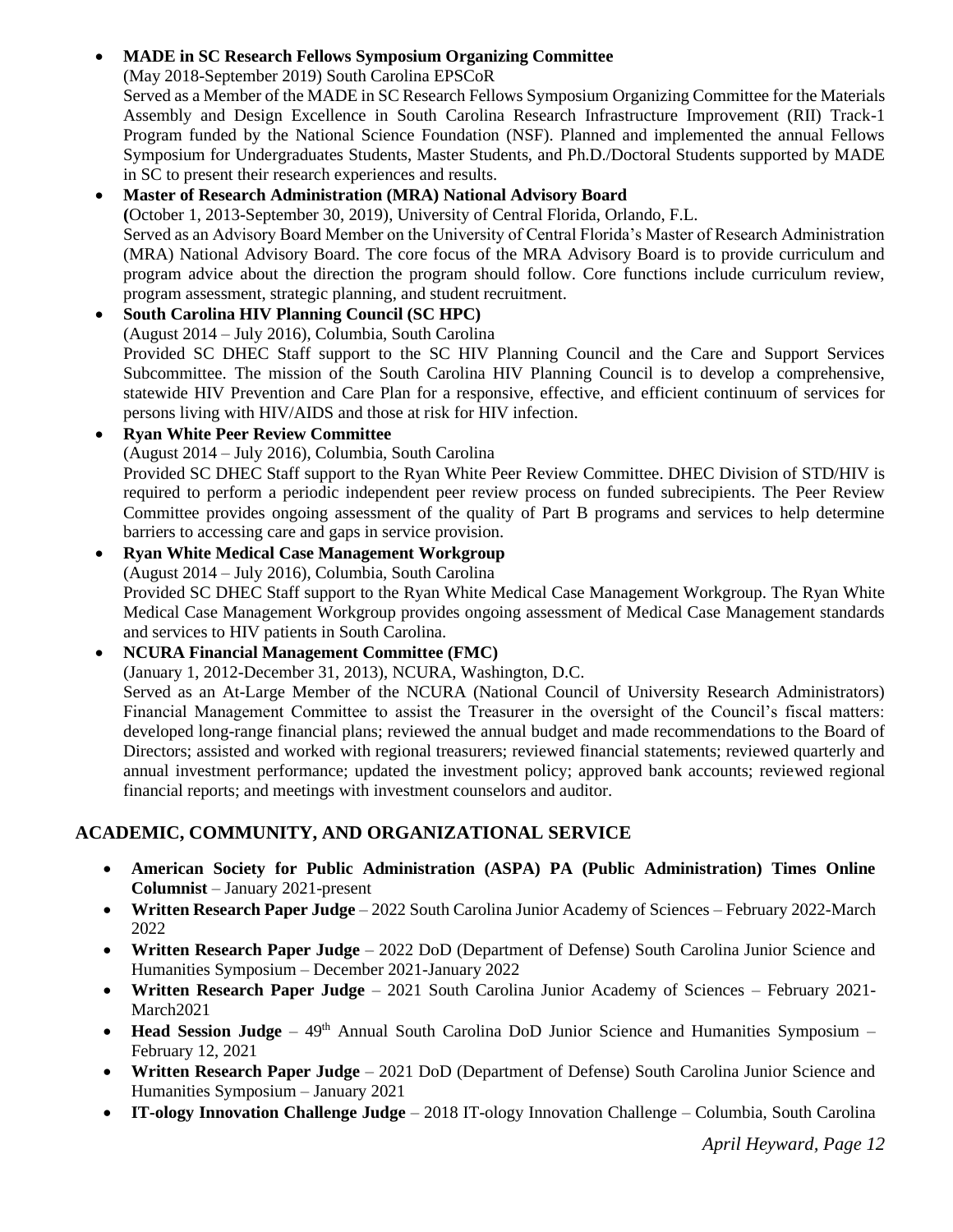– October 20, 2018

- **Conference Session Chair STEM Student Professional Development Sessions** 2018 MADE In SC Research Fellows Symposium – Columbia, South Carolina – September 21, 2018
- **Poster Judge**  SC INBRE (IDeA Networks of Biomedical Research Excellence) 2018 Science Symposium – Columbia, South Carolina – August 10, 2018
- **Poster Judge** Claflin University Biomedical and Biomaterials Research Symposium Orangeburg, South Carolina – July 13, 2018
- **Project GROWL (Getting Ready for Your Opportunity to Work, Laugh, and Learn) Capstone Project Leader** - Furman University Richard W. Riley Institute Diversity Leaders Initiative - South Carolina - February 2017 – June 2017
- **Richard W. Riley Institute Diversity Leaders Initiative Capstone Project**  Project GROWL (Getting Ready for Your Opportunity to Work, Laugh, and Learn) Internship – Columbia, South Carolina – February 2017 – June 2017
- **Conference Session Chair – Successful Undergraduate Research Models**  2017 SC EPSCoR/IDeA State Conference – Columbia, South Carolina – April 2017
- **SCJAS (South Carolina Junior Academy of Sciences) Written Submission Judge**  2017 SCAS/SCJAS Annual Meeting – Psychology and Sociology Category Research Papers – Columbia, South Carolina – February 2017-March 2017
- **Science Fair Judge**  St. Andrews Middle School Columbia, South Carolina February 15, 2017
- **STEM (Science Technology Engineering Mathematics) Panel Member**  Benedict College Columbia, South Carolina – October 21, 2016
- **MRA (Master of Research Administration) Graduate Student Mentor** University of Central Florida Orlando, Florida – October 2013-September 2019

# **GRANT PROPOSAL REVIEW PANEL EXPERIENCE**

- **Ryan White HIV/AIDS Program Part C Early Intervention Services Program: Existing Geographic Service Areas –** Health Resources and Services Administration (HRSA) (Federal Funding) – August 2021- September 2021
- **Ryan White HIV/AIDS Program Part C Capacity Development Program –** Health Resources and Services Administration (HRSA) (Federal Funding) – April 2019-May 2019
- **Ryan White HIV/AIDS Program Part C HIV Early Intervention Services (EIS) Program: New Geographic Service Areas -** Health Resources and Services Administration (HRSA) (Federal Funding) – January 2018
- **Ryan White Part B (Base and Supplemental) and ADAP (AIDS Drug Assistance Program) Program** SC Department of Health and Environmental Control (HRSA Funding) - 2014-2016
- **Minority AIDS Initiative (MAI) Program**  SC Department of Health and Environmental Control (HRSA Funding) - 2014-2016
- **Emerging Communities Program (EC)**  SC Department of Health and Environmental Control (HRSA Funding) - 2014-2016
- **Housing Opportunities for Persons with AIDS (HOPWA) Program**  SC Department of Health and Environmental Control (HUD Funding) - 2014-2016

# **INVITED TALKS**

- "*AI in the Social Sciences*", Hawaii Data Science Institute, University of Hawaii, October 1, 2021
- "*A Comparative Policy Response to the COVID-19 Pandemic in the United States and the United Kingdom*", ASPA (American Society for Public Administration) 2021 Annual Conference, April 15, 2021
- "*South Carolina EPSCoR's Education, Outreach, and Diversity (EOD) Engagement in COVID-19*", NSF EPSCoR Project Director/Project Administrator/Education Outreach Diversity Meeting, October 29, 2020
- "*Professional Development for STEM Undergraduate and Graduate Students*", NSF EPSCoR Education, Outreach, and Diversity (EOD) Advisory Committee "*Collaborations, Professional Development, and Mentor Programs: Broadening Participation Within EPSCoR Jurisdictions*" Webinar, March 13, 2020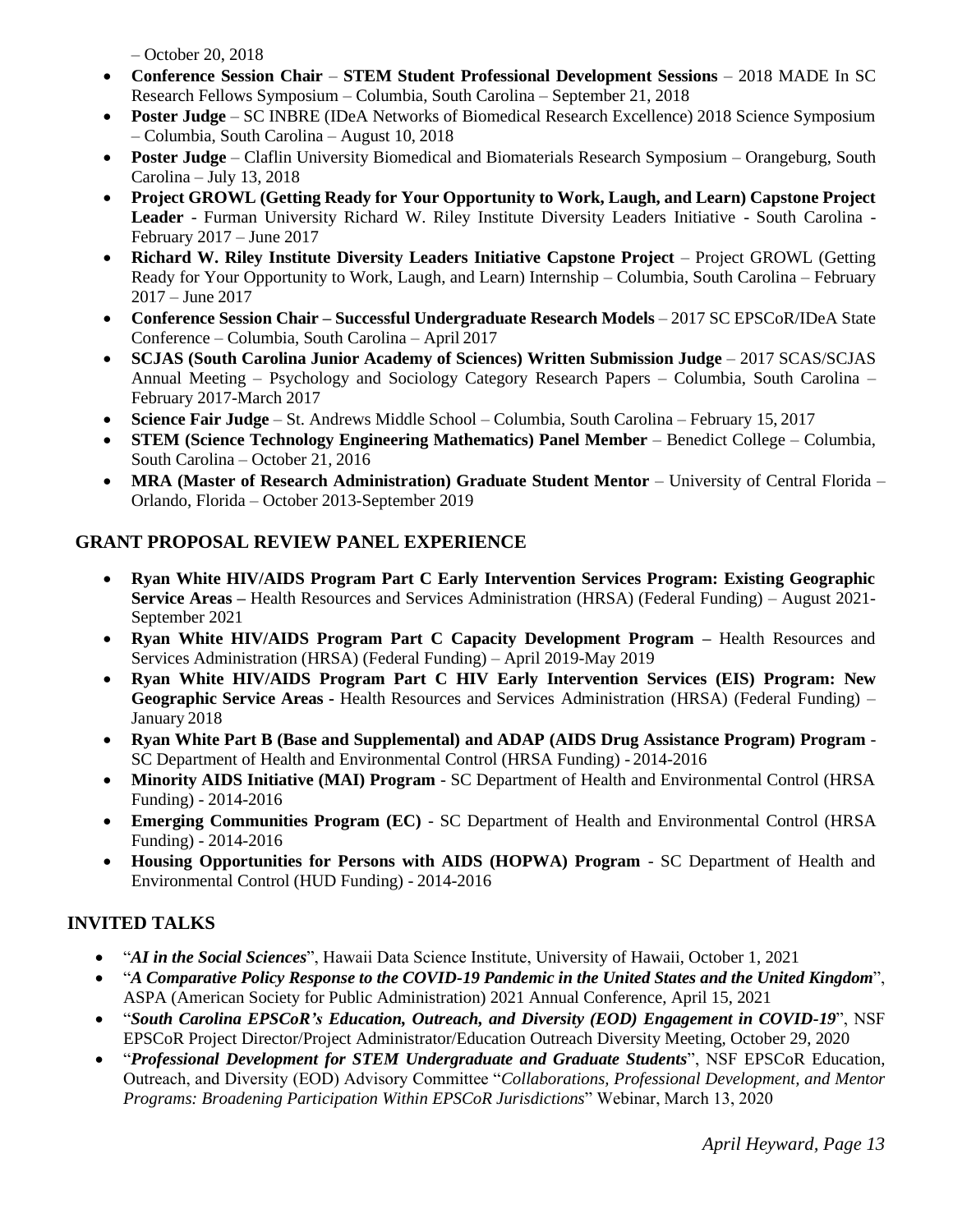- "*UCF Graduate Programs in Research Administration*", 4<sup>th</sup> Annual Florida Research Administration Conference (FRAC), Orlando, Florida, January 12, 2018
- "*Designing and Implementing Service Delivery Models in Research Administration*", 4th Annual Florida Research Administrators Conference (FRAC), Orlando, Florida, January 12, 2018
- "*Creating an Inquiry-Based Learning Culture for Student Success with South Carolina EPSCoR*", 40<sup>th</sup> Annual South Carolina Science Council Conference, Columbia, South Carolina, November 10, 2017
- "Designing and Implementing Service Delivery Models in Public Administration", 11<sup>th</sup> Annual Public Administration Research Conference (PARC), Orlando, Florida, April 7, 2017
- "*The Value Proposition of the Research Administrator: Preparing Tomorrow's Candidate*", 3<sup>rd</sup> Annual Florida Research Administrators Conference (FRAC), Orlando, Florida, January 20, 2017
- "*The Money Is Here: Now What?*", National Council of University Research Administrators (NCURA) Region III Spring Meeting, Isle of Palms, SC, May 2, 2011
- "*Legislative Impact on Grant Managemen*t", National Council of University Research Administrators (NCURA) Region III Spring Meeting, Panama City Beach, FL, May 8, 2012

# **OTHER MEETING PRESENTATIONS AND PANELS**

- "*NSF EPSCoR RII Track-2 and Track-4 Funding Programs*", 2022 SC EPSCoR State Conference, April 22, 2022
- "*Future of NSF EPSCoR Listening Session Panel*", Panel Member, National Science Foundation (NSF) EPSCoR, October 21, 2021
- "*NSF EPSCoR RII Track-2 and Track-4 Funding Programs*", 2021 SC EPSCoR State Conference, July 23, 2021
- "*NSF Proposal Writing Overview*", 2021 Academic Leadership and Career Development Workshop, Columbia, SC, June 15, 2021
- "*NSF EPSCoR RII Track-2 and Track-4 Presentation*", 2021 Academic Leadership and Career Development Workshop, Columbia, SC, June 15, 2021
- "*SC EPSCoR Phase-0 Program Presentation*", 2021 Academic Leadership and Career Development Workshop, Columbia, SC, June 14, 2021
- "*SC EPSCoR/IDeA Program Presentation*", South Carolina Research Authority, Summerville, SC, June 15, 2018
- "*Stimulus Research Program Grantee Implementation Presentation*", South Carolina Research Authority, Columbia, SC, January 24, 2018
- "*SC EPSCoR/IDeA Program Faculty Presentation*", Allen University, Columbia, SC, November 28, 2017
- "*SC EPSCoR/IDeA Program Faculty Senate Presentation*", Voorhees College, Denmark, SC, October 26, 2017
- "*Stimulus Research Program Team Meeting Technical Assistance*", Embassy Suites, Columbia, SC, July 27, 2017
- "*Stimulus Research Program Team Meeting Technical Assistance*", Embassy Suites, Columbia, SC, July 25, 2017
- "*July 2017 Innovision Forum Presentation*, Innovision Organization, Greenville, SC, July 20, 2017
- "*Career Motivators Capstone Presentation – Furman University*", Columbia, SC, June 15, 2017
- "*SC INBRE (IDeA Network Biomedical Research Excellence) Academic Leadership Summer Workshop Presentation*", USC School of Medicine, Columbia, SC, June 8, 2017
- "*Career Motivators Project GROWL Presentation*, EdVenture, Columbia, SC, June 6, 2017
- "*Wake Forest/University of Texas at Dallas EPSCoR IBL (Inquiry Based Learning) and PBL (Problem and Project Based Learning) Pilot Presentation*", Newberry County School District, Newberry, SC, May 30-31, 2017
- "*SC EPSCoR/IDeA Program Faculty Seminar*", USC Arnold School of Public Health, Columbia, SC, April 20, 2017
- "*2017 Stimulus Research Program*", 2017 SC EPSCoR/IDeA State Conference, Columbia, South Carolina, April 4, 2017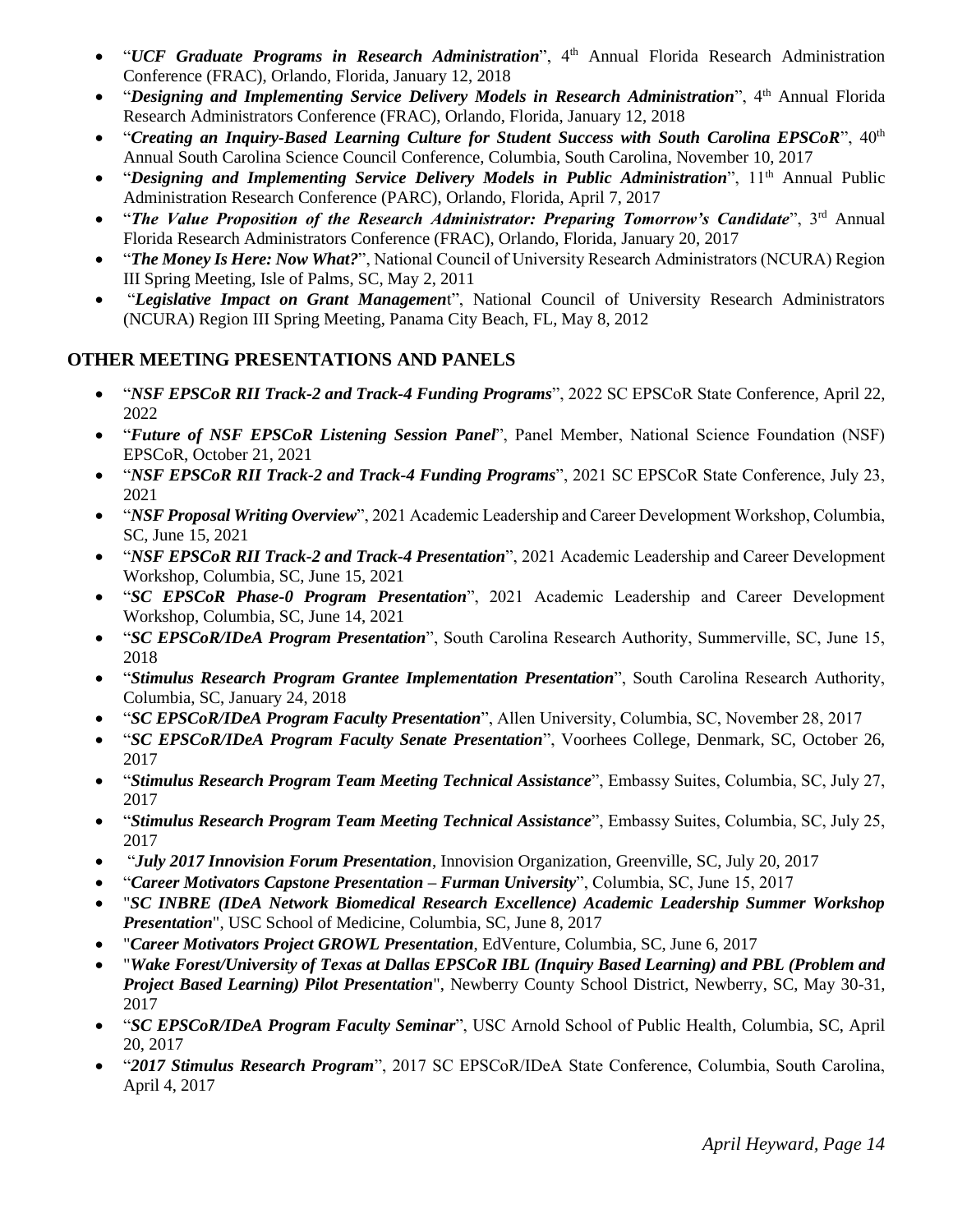- "*SC EPSCoR/IDeA Program Presentation*", Chief Development Officer Peer Workgroup, SC Technical College System, Columbia, SC, March 29, 2017
- "*SC EPSCoR/IDeA Program Presentation*", South Carolina Research Authority, Columbia, SC, December 16, 2016
- "*Ryan White and 340B Program Presentation*", Affinity Health Center, Rock Hill, SC, July 6, 2016
- "*Ryan White and 340B Program Presentation*", South Carolina HIV/AIDS Council, Columbia, SC, May 11, 2016
- "*HOPWA Program Onboarding Presentation*", Beaufort Jasper Hampton Comprehensive Health Services, Bluffton, SC, May 5, 2016
- "*Ryan White and 340B Program Onboarding Presentation*", Beaufort Jasper Hampton Comprehensive Health Services, Bluffton, SC, January 15, 2016
- "*Ryan White and 340B Program Onboarding Presentation*", Low Country Health Care System, Fairfax, SC, January 14, 2016
- "*Ryan White and 340B Program Presentation*", Affinity Health Center, Rock Hill, SC, June 24, 2015
- "*Ryan White, HOPWA, and 340B Program Presentation*", Hope Health, Florence, SC, January 30, 2015
- "*Ryan White, HOPWA, and 340B Program Presentation*", Careteam, Myrtle Beach, SC, November 13, 2014
- "*The Conversation About Indirect Costs*", USC Arnold School of Public Health, Columbia, SC, October 14, 2013
- "*The Conversation About Indirect Costs*", USC Arnold School of Public Health, Columbia, SC, October 3, 2013
- "*Grant Reform*", USC Arnold School of Public Health, Columbia, SC, March 7, 2013
- "*Grant Reform",* USC Arnold School of Public Health, Columbia, SC, March 5, 2013
- "*Effort Reporting: Think Before You Sign*", USC Arnold School of Public Health, Columbia, SC, October 12, 2012
- "*Post-Award: The Business Side of Research*", USC Arnold School of Public Health, Columbia, SC, October 5, 2012
- "*Effort Reporting*", GRANT (Gamecock Research Administrators Network Training) Program, University of South Carolina, Columbia, SC, September 13, 2012
- "*Legislative Impact on Grant Management***",** University of Central Florida, Orlando, FL, February 24, 2012
- "*ASPH Post-Award Services Department Chair Orientation*", USC Arnold School of Public Health, Columbia, SC, November 3, 2011
- "*Post-Award is More Than 1+1=2*", USC Arnold School of Public Health, Columbia, SC, October 7, 2011
- "*ASPH Post-Award Services Faculty Orientation*", USC Arnold School of Public Health, Columbia, SC, September 23, 2011
- "*Post-Award Management for ASPH Staff*", USC Arnold School of Public Health, Columbia, SC, March 3, 2011
- "*Post-Award Management for ASPH Investigators*", USC Arnold School of Public Health, Columbia, SC, February 22, 2011
- "*Show Me The Money: Post-Award Management*", USC Arnold School of Public Health, Columbia, SC, October 1, 2010

# **ASPA PUBLIC ADMINISTRATION TIMES COLUMN**

- **Heyward, A.** (2022, April 7). The Public Value of Science Policy. *ASPA (American Society for Public Administration) PA (Public Administration) Times*. Retrieved from [https://patimes.org/the-public-value-of](https://patimes.org/the-public-value-of-science-policy/)[science-policy/](https://patimes.org/the-public-value-of-science-policy/)
- **Heyward, A.** (2022, January 12). Using Machine Learning and Twitter Data to Evaluate the Public Opinion of Environmental Policy. *ASPA (American Society for Public Administration) PA (Public Administration) Times*. Retrieved from [https://patimes.org/using-machine-learning-and-twitter-data-to-evaluate-the-public-opinion](https://patimes.org/using-machine-learning-and-twitter-data-to-evaluate-the-public-opinion-of-environmental-policy/)[of-environmental-policy/](https://patimes.org/using-machine-learning-and-twitter-data-to-evaluate-the-public-opinion-of-environmental-policy/)
- **Heyward, A.** (2021, October 17). Using Machine Learning and Twitter Data to Evaluate the Public Opinion of the Delta Variant and the Vaccine Booster. *ASPA (American Society for Public Administration) PA (Public*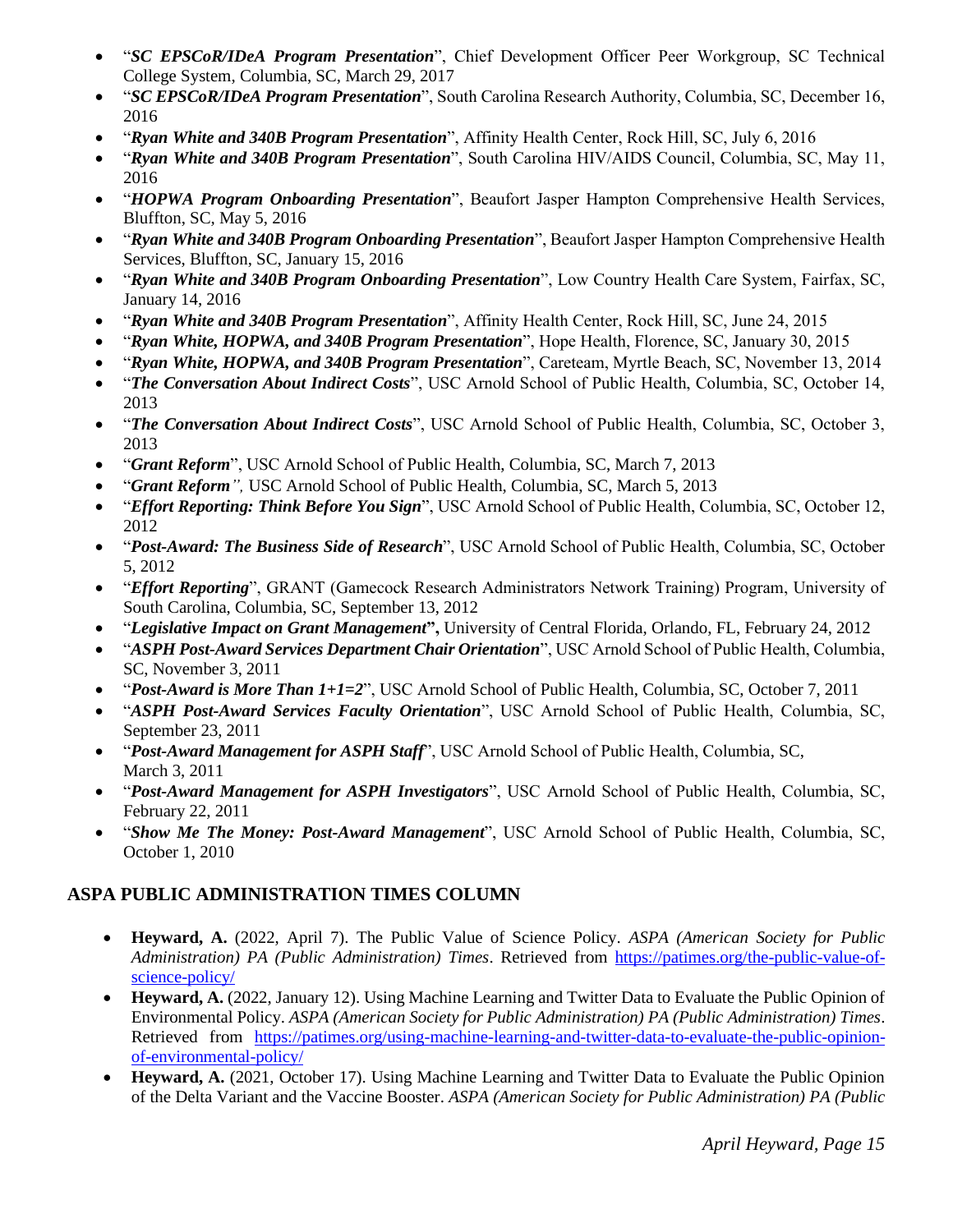*Administration) Times*. Retrieved from [https://patimes.org/using-machine-learning-and-twitter-data-to](https://patimes.org/using-machine-learning-and-twitter-data-to-evaluate-the-public-opinion-of-the-delta-variant-and-the-vaccine-booster/)[evaluate-the-public-opinion-of-the-delta-variant-and-the-vaccine-booster/](https://patimes.org/using-machine-learning-and-twitter-data-to-evaluate-the-public-opinion-of-the-delta-variant-and-the-vaccine-booster/)

- **Heyward, A**. (2021, July 16). E-Government and Artificial Intelligence as Interventions to Combat the COVID-19 Pandemic. *ASPA (American Society for Public Administration) PA (Public Administration) Times*. Retrieved from [https://patimes.org/e-government-and-artificial-intelligence-as-interventions-to-combat-the](https://patimes.org/e-government-and-artificial-intelligence-as-interventions-to-combat-the-covid-19-pandemic/)[covid-19-pandemic/](https://patimes.org/e-government-and-artificial-intelligence-as-interventions-to-combat-the-covid-19-pandemic/)
- **Heyward, A.** (2021, April 15). Using Machine Learning to Evaluate Public Policy. *ASPA (American Society for Public Administration) PA (Public Administration) Times.* Retrieved from [https://patimes.org/using](https://patimes.org/using-machine-learning-to-evaluate-public-policy/)[machine-learning-to-evaluate-public-policy/](https://patimes.org/using-machine-learning-to-evaluate-public-policy/)
- **Heyward, A.** (2021, January 13). Street-Level Bureaucracy in the COVID-19 Pandemic Era. *ASPA (American Society for Public Administration) PA (Public Administration) Times.* Retrieved from <https://patimes.org/street-level-bureaucracy-in-the-covid-19-pandemic-era/>

## **OTHER PUBLICATIONS**

- **Heyward, A.** (August 2017). Metrics-Driven Funding Programs: What Does the Data Show? *NCURA Magazine*, *Volume XLIX, (No. 4), Pages 38-40*.
- **Heyward, A.** (December 2016). Developing and Implementing an Audit Program Model in the Uniform Guidance Era. *NCURA Magazine, Volume XLVIII, (No. 6), Pages 4-6.*
- **Heyward, A.** (November 2014). Designing and Implementing Service-Delivery Models in Research Administration. *NCURA Magazine, Volume XLVI*, *(No. 5), Pages 58-60*.
- Smith, J., **Heyward, A.** (May 2014). Evolution and Future of Research Administration: Disruptors, Black Swans, and Wicked Problems, Oh My*! NCURA Magazine, Volume XLVI, (No. 3), Pages 21-23.*

### **HONORS AND AWARDS**

- **Riley Institute Diversity Fellow**, Furman University, June 2017
- **Inaugural Outstanding Research Administration Alumna of the Year**, University of Central Florida, May 2014
- **Financial Management Committee Service Recognition**, NCURA (National Council of University Research Administrators), December 2013
- **Master of Research Administration Inaugural Class of 2013 Recognition**, University of Central Florida, August 2013
- **Certificate in Research Administration**, University of South Carolina, February 2011

### **CITI TRAINING**

- CITI Institutional Review Board (IRB) Basic November 2019 present
- CITI Responsible Conduct of Research in Social and Behavioral Science April 2012 present
- CITI Human Subjects Research in Social and Behavioral Science January 2012 present

### **PROFESSIONAL DEVELOPMENT**

### **Elsevier Researcher's Academy**

#### **Funding**

- How to Secure Funding Early Career Researcher Edition (June 2020)
- Funding Hacks for Researchers (June 2020)
- Successful Research Grant Applications Getting It Right (June 2020)
- Discover How Metrics Can Boost Funding and Networking Opportunities (June 2020)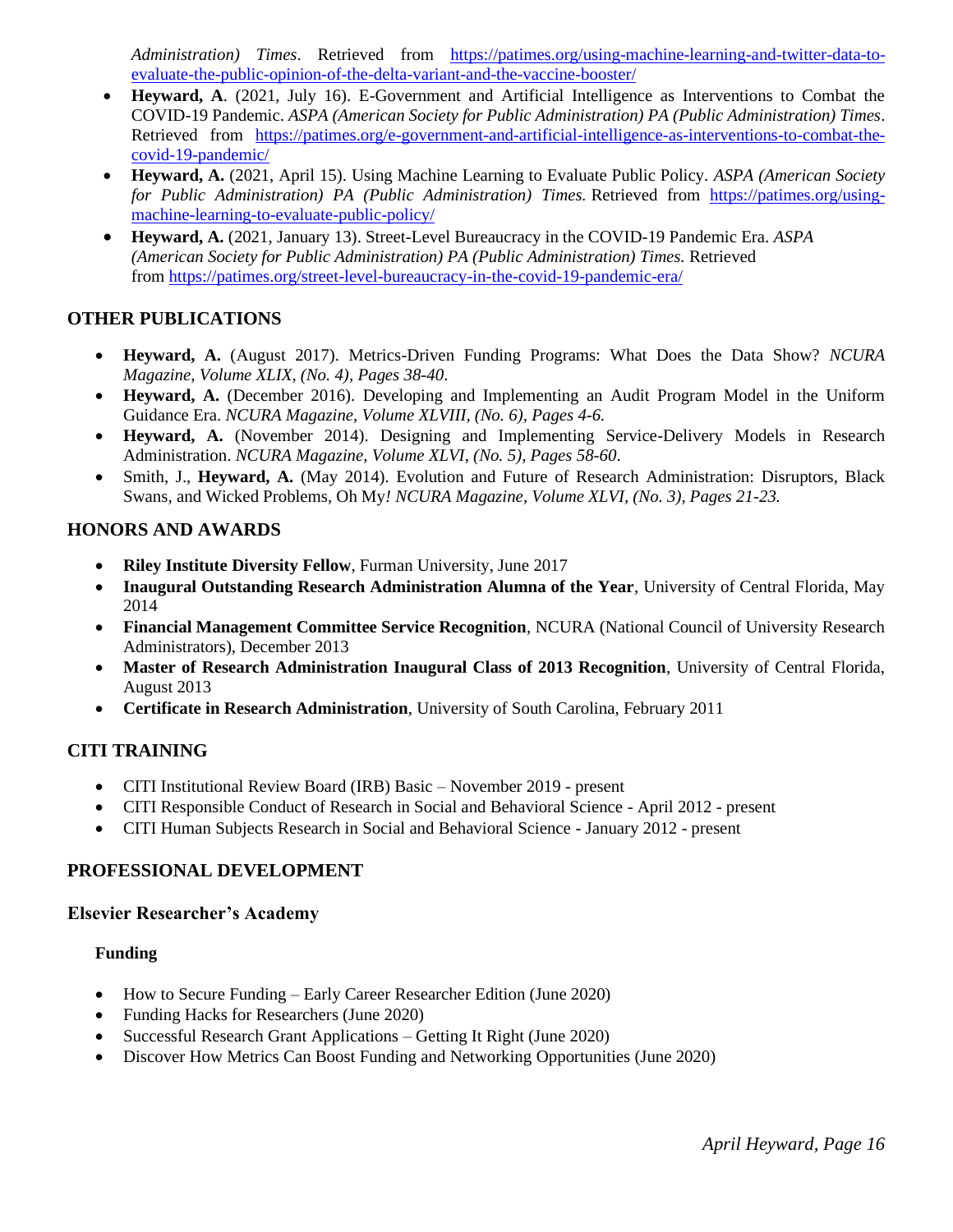#### **Research Data Management**

- How to Conduct Evidence-Based Research (June 2020)
- How to Manage and Publish Your Research Data (June 2020)
- How Researchers Store, Share, and Use Data (June 2020)
- Creating a Good Research Data Management Plan (June 2020)
- How Researchers Benefit from Citing Data (June 2020)

# **Fundamentals of Publishing**

- 10 Reasons to Get and Use an ORCID ID (October 2020)
- The Journal Publishing Cycle (October 2020)
- Making Sense of Science Stories (October 2020)
- The Origins of Scientific Publishing (October 2020)
- Gender Bias in Academic Publishing (October 2020)

# **Finding the Right Journal**

- A Guide to Journal Citation Metrics (October 2020)
- How to Identify the Right Journal to Publish In (November 2020)

# **Open Science**

- How to Leverage Open Hardware to Improve Your Research (October 2020)
- Publishing Open Access (November 2020)

#### **Ethics**

• Plagiarism – Decision Making and Dealing with Grey-Zones Across Academic Fields (October 2020)

### **Fundamentals of Peer Review**

• Diversity of Peer Review (November 2020)

### **Health Resources and Services Administration (HRSA) – Division of Independent Review (DIR)**

HRSA DIR Reviewer Training (June 2017) HRSA DIR Reviewer Training (June 2019) HRSA DIR Reviewer Training (March 2018) HRSA DIR Reviewer Training (February 2020) HRSA DIR Reviewer Training (June 2018) HRSA DIR Reviewer Training (October 2020) HRSA DIR Reviewer Training (September 2018) HRSA DIR Reviewer Training (November 2021) HRSA DIR Reviewer Training (January 2019) HRSA DIR Reviewer Training (May 2022)

# **LinkedIn Learning**

SPSS for Academic Research SPSS Statistics Essential Training Designing Big Data Healthcare Studies Part I Designing Big Data Healthcare Studies Part II R Statistics Essential Training Statistics Foundations: 2 Big Data Foundations: Techniques and Concepts Data Science Foundations: Fundamentals Data Science Foundations: Data Mining Data Visualization in R with ggplot2 Data Wrangling in R Learning the R Tidyverse

Learning Data Science: Understanding the Basics Data Science of Healthcare, Medicine, and Public Health Statistics Foundations: 3 **8. Programming in Data Science: Setup and Start** Learning R Data Science of Government and Political Science Cleaning Bad Data in R Artificial Intelligence Foundations: Thinking Machines

*April Heyward, Page 17*